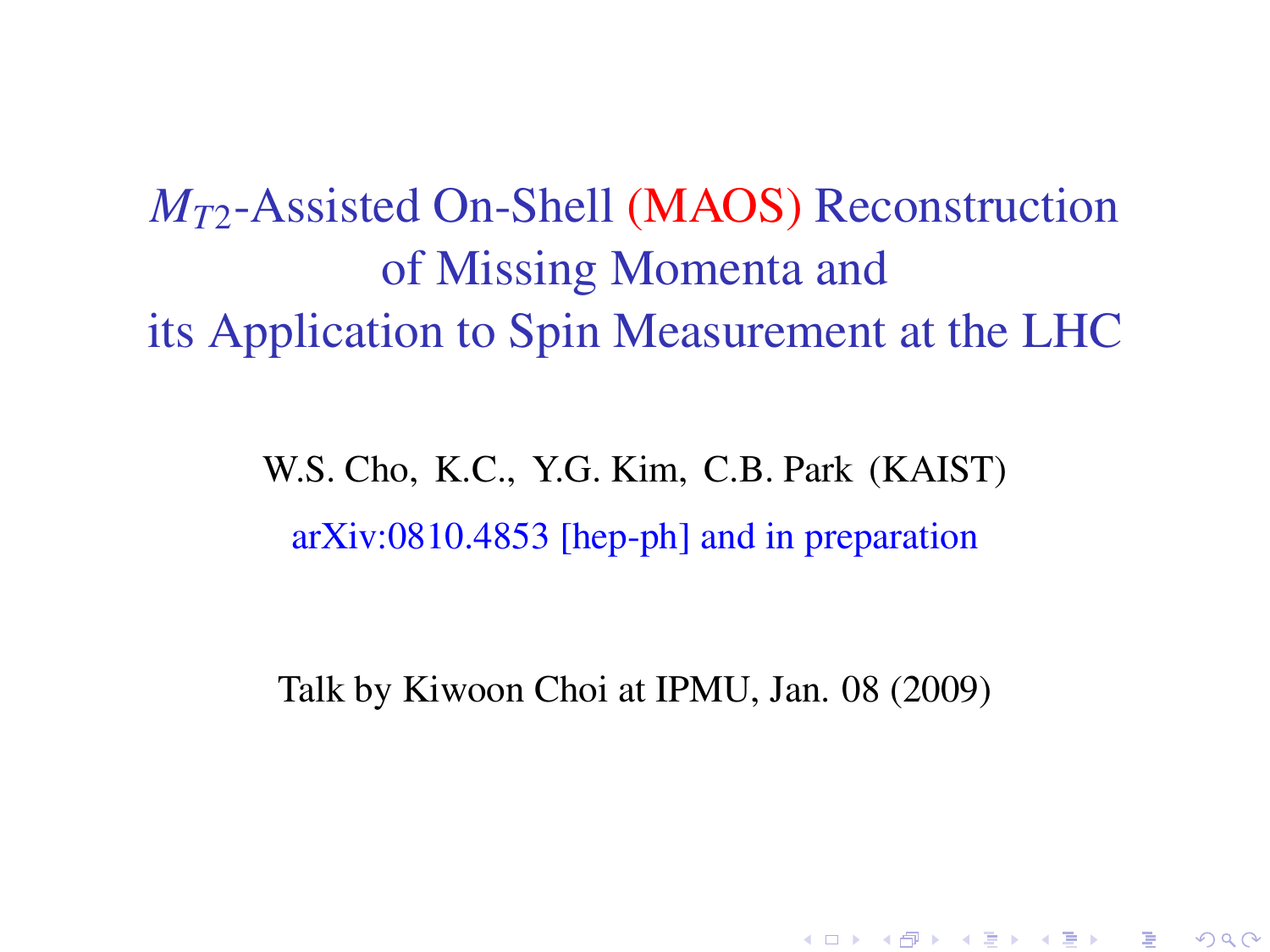## Outline:

### **1** Motivation

- 2 *M*<sub>T2</sub>-Assisted On-Shell (= MAOS) Reconstruction of Missing Momenta in New Physics Event
	- Some features of MAOS momentum
- Application to Spin Measurement at the LHC
	- Gluino Spin with  $\tilde{g} \rightarrow q\bar{q}\chi$
	- Slepton Spin with  $q\bar{q} \to Z/\gamma \to \tilde{\ell} \tilde{\ell}^* \to \ell \chi \bar{\ell} \chi$

**K ロ K K (日 K K B K X B K X B K K K K G K C K** 

#### <sup>4</sup> Conclusion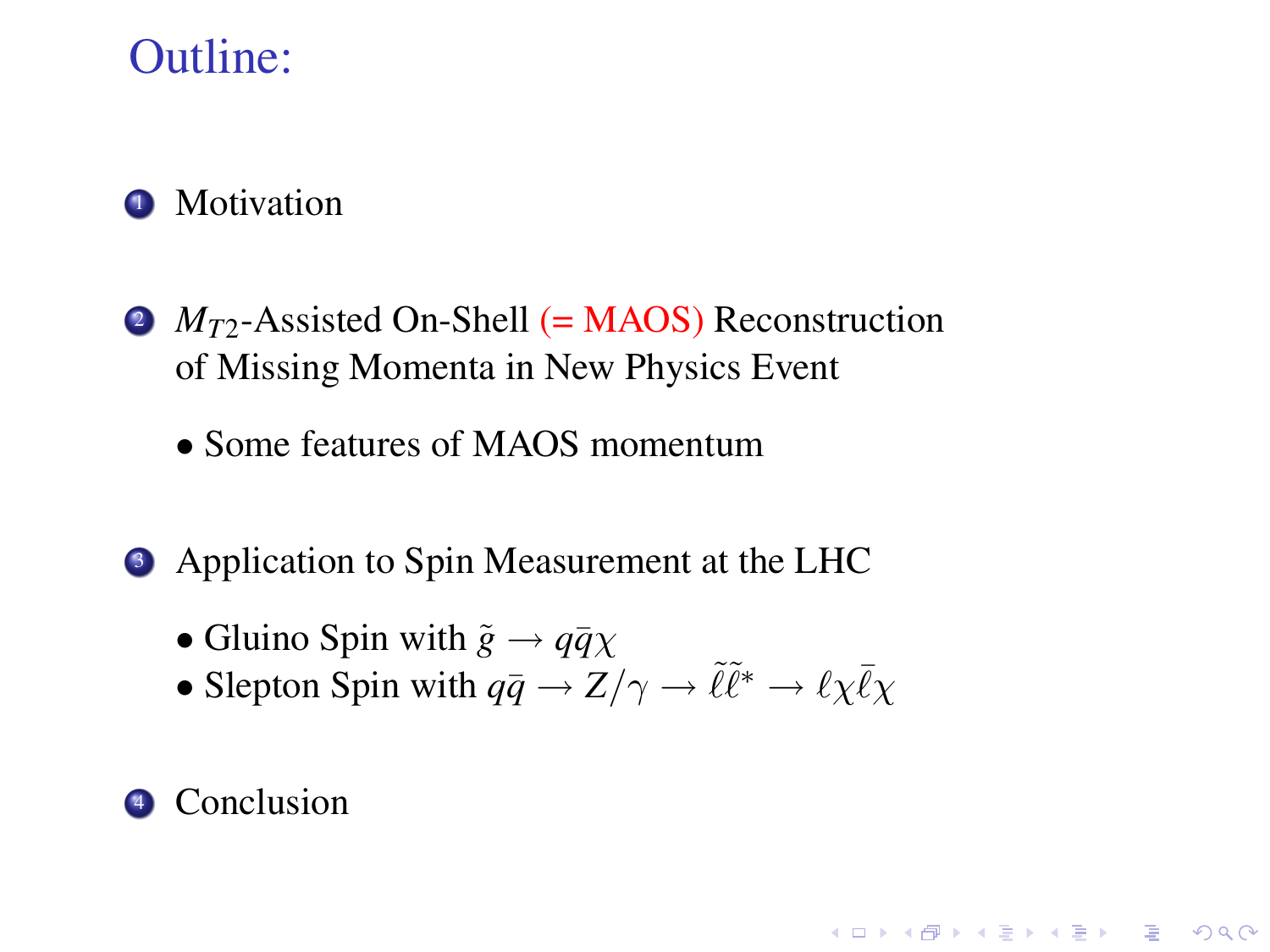# Motivation:

Major motivations for new physics beyond the SM at the TeV scale:

• Hierarchy Problem

$$
\delta m_H^2 \sim \frac{g^2}{8\pi^2} \Lambda_{\rm SM}^2 \sim M_Z^2 \quad \Longrightarrow \quad \Lambda_{\rm SM} \sim 1 \text{ TeV}
$$

**• Dark Matter** 

Thermal WIMP with 
$$
\Omega_{\text{DM}} h^2 \sim \frac{0.1}{g^4} \left( \frac{m_{\text{DM}}}{1 \text{ TeV}} \right)^2 \sim 0.1
$$

\n $\implies m_{\text{DM}} \sim 1 \text{ TeV}$ 

New physics models solving the hierarchy problem while giving a DM candidate typically predict new particles with a conserved discrete charge not carried by the SM particles:

**K ロ K K (日 K K B K X B K X B K K K K G K C K** 

- \* SUSY with *R*-parity
- \* UED with *KK*-parity
- \* Little Higgs with *T*-parity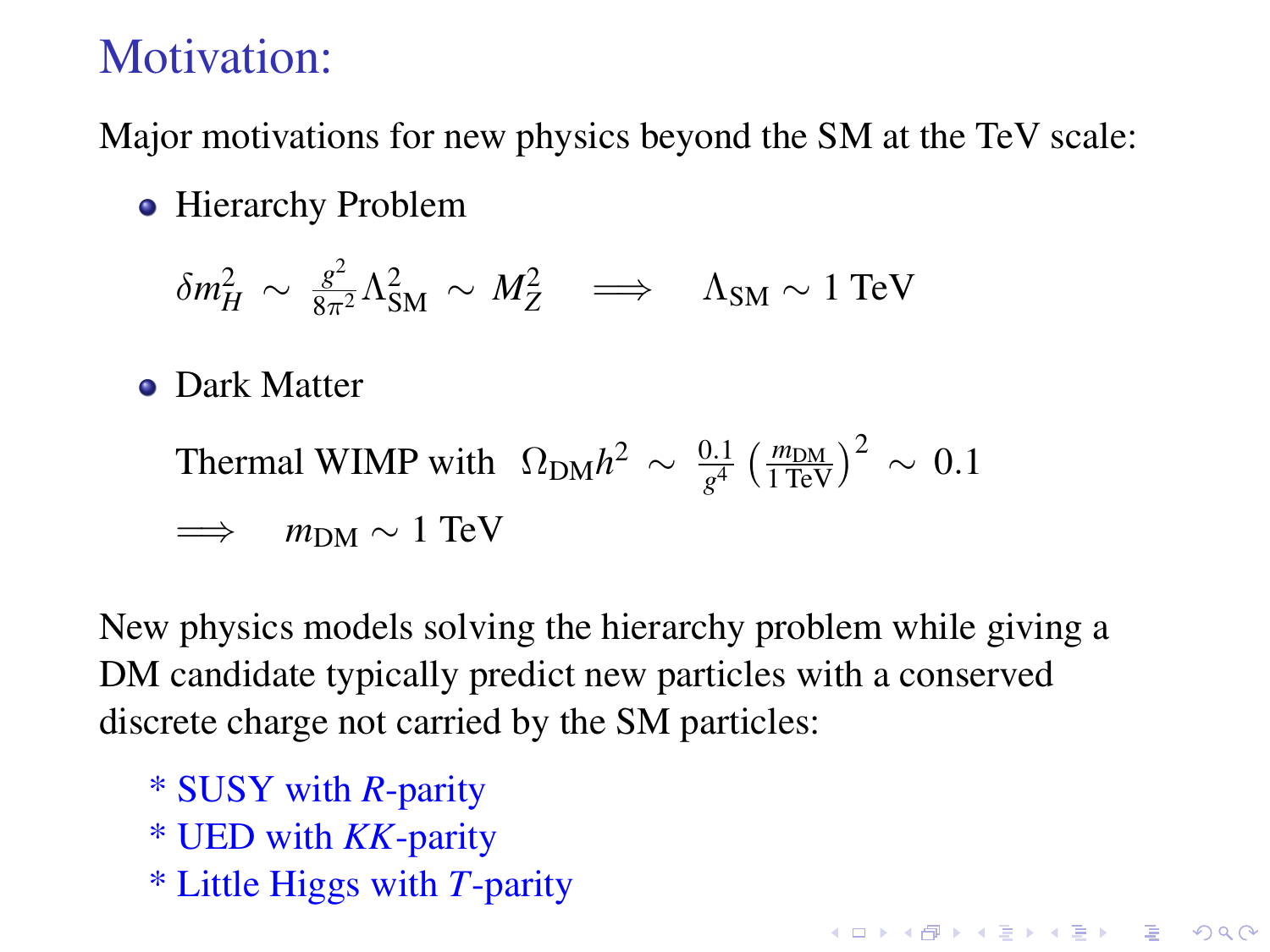# LHC Signals:

Pair-produced new particle *Y* decaying into visible SM particles *V* plus an invisible WIMP  $\chi$ :

$$
pp \rightarrow Y + \bar{Y} \rightarrow \sum V(p_i) + \chi(k) + \sum V(q_j) + \chi(l)
$$
  
(jets + leptons +  $\not{E_T}$ )



K ロ X K @ X K 할 X X 할 X : 할 X Y Q Q @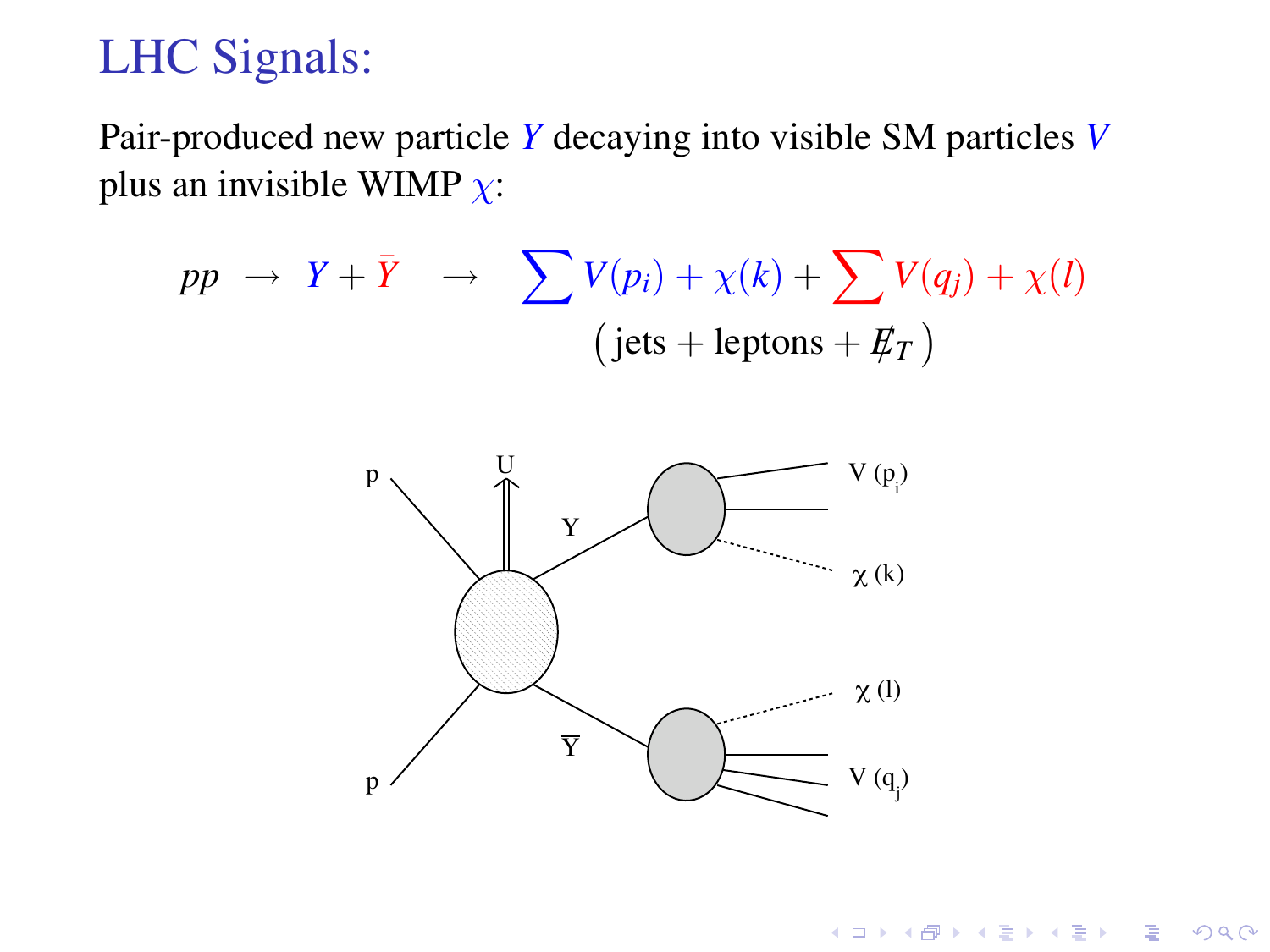To identify the underlying theory, we need to determine the mass, spin and couplings of the produced new particles.

This is in fact a quite difficult job because

(i) each event involves two missing WIMPs,

(ii) the initial parton longitudinal momenta are not available.

 $\Rightarrow$  A direct event reconstruction is not possible.

If one has a well defined scheme to assign a 4-momentum to each WIMP in new physics event under a minimal assumption, which can mimic well the true WIMP momentum, it would be greatly useful for experimental determination of new particle properties.

**A O A G A 4 O A C A G A 4 O A 4 O A C A**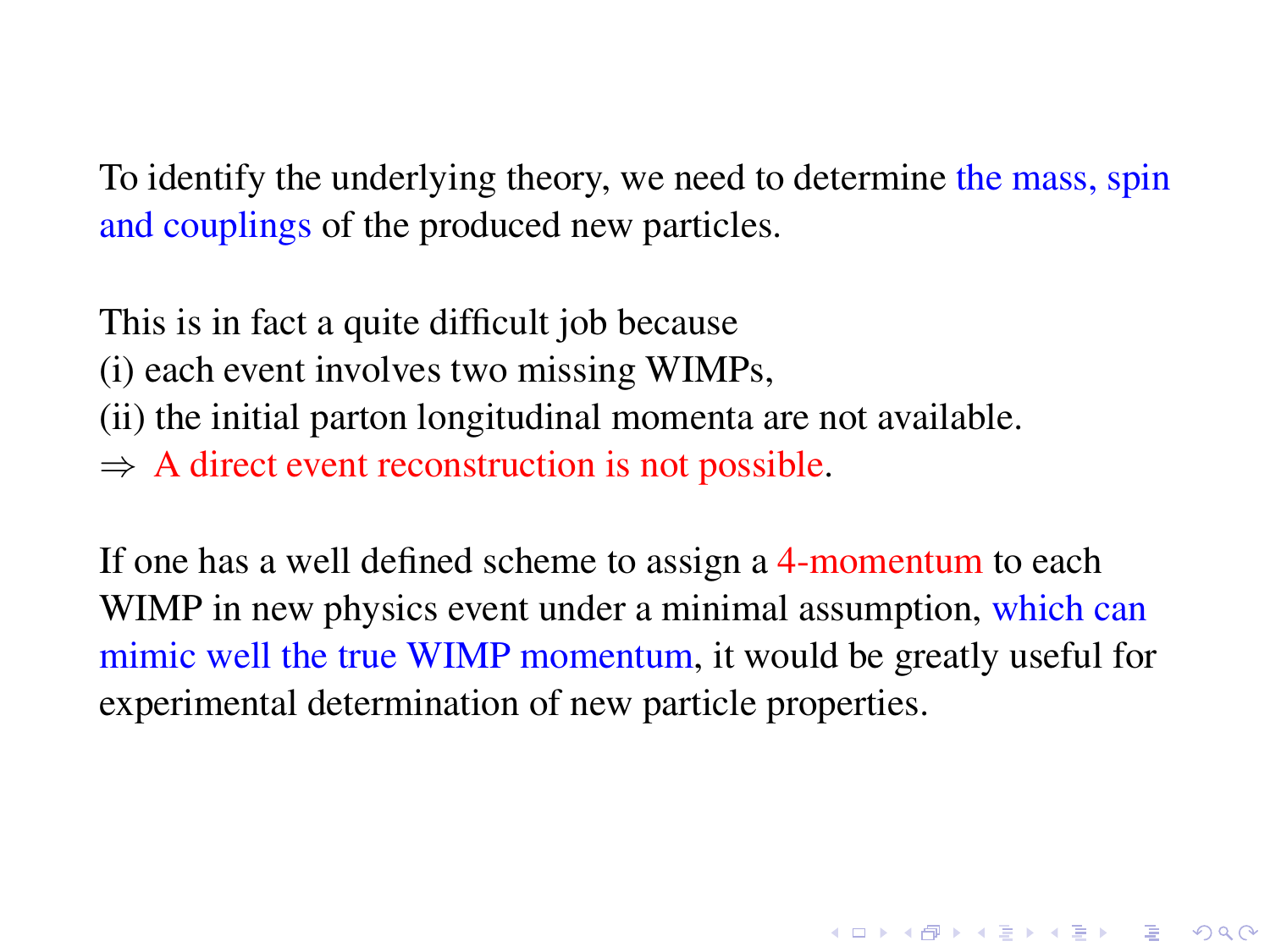# *M<sup>T</sup>*2-Assisted On-Shell (MAOS) Reconstruction of Missing Momenta:

A scheme to assign a unique (up to two fold degeneracy) 4-vector (= MAOS momentum) to each WIMP in new physics event:

- MAOS momentum has a well-ordered correlation with the true WIMP momentum, so can be useful for extracting information on the properties of new particle.
- For given trial masses of mother particle *Y* and WIMP  $\chi$ , reconstruction is possible for the largest event set.
- Available without a good information on the mass and decay process of new particles.

**K ロ K K (日 K K B K X B K X B K K K K G K C K**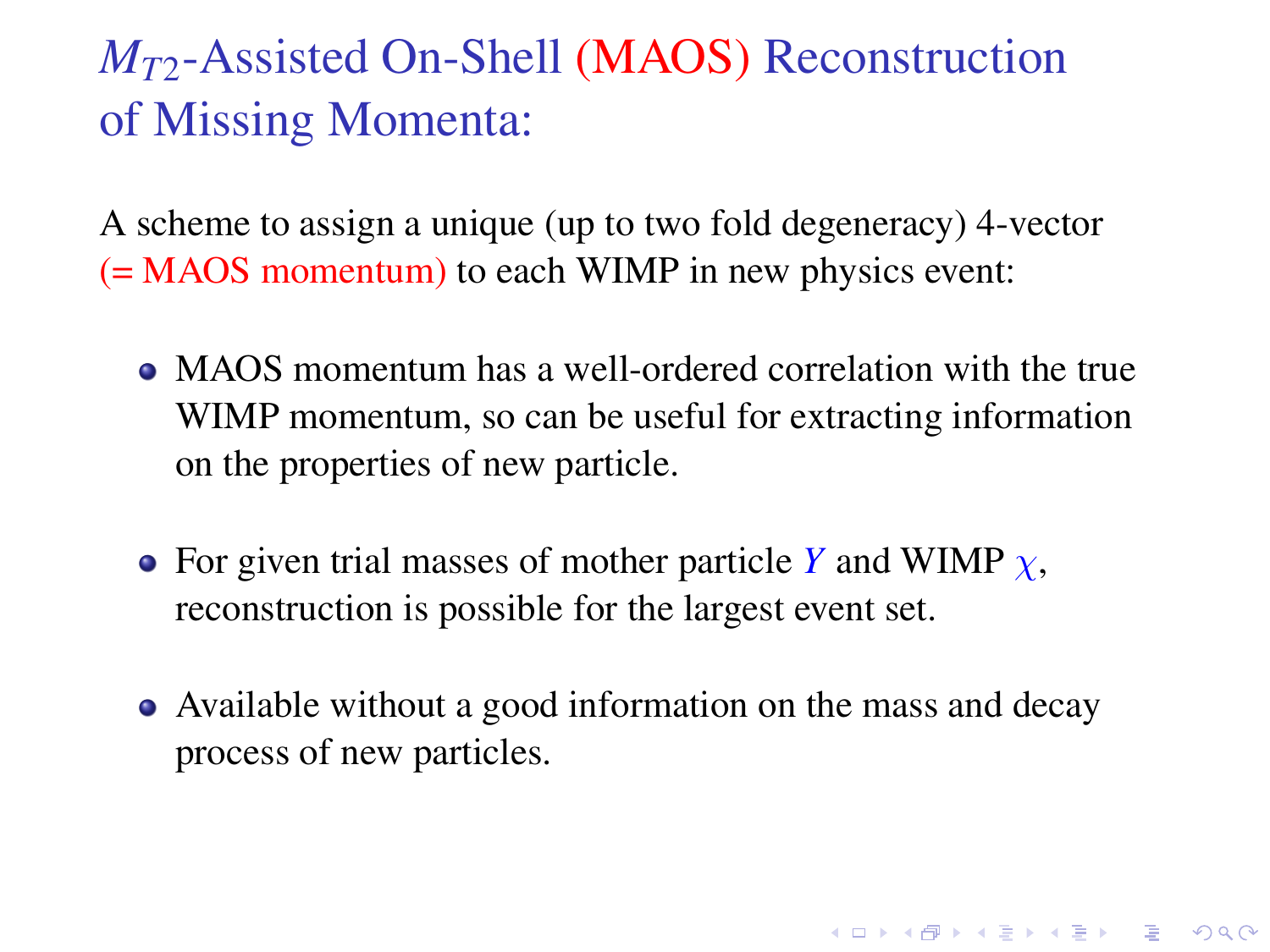## MAOS Reconstruction:

Generic new physics event at the LHC:

$$
pp \rightarrow Y + \bar{Y} \rightarrow \sum V(p_i) + \chi(k) + \sum V(q_j) + \chi(l)
$$
\n
$$
\left(P = \sum p_i, \quad Q = \sum q_j\right)
$$
\n
$$
\sum_{\chi(\mathbf{0})} \sum_{\chi(\mathbf{0})} \chi(\mathbf{0})
$$

Introduce trial masses  $m_Y$  and  $m_\chi$  (true masses:  $m_Y^{\text{true}}$  and  $m_\chi^{\text{true}}$ ) of mother particle and WIMP, and impose the minimal constraints:

$$
k^2 = l^2 = m_{\chi}^2
$$
,  $(k+P)^2 = (l+Q)^2 = m_Y^2$ ,  $k_T + l_T = \not{E}_T$ 

6 constraints for 8 unknowns  $(k^{\mu}, l^{\mu})$ , so two-parameter set of solutions which can be parameterized by *k<sup>T</sup>* .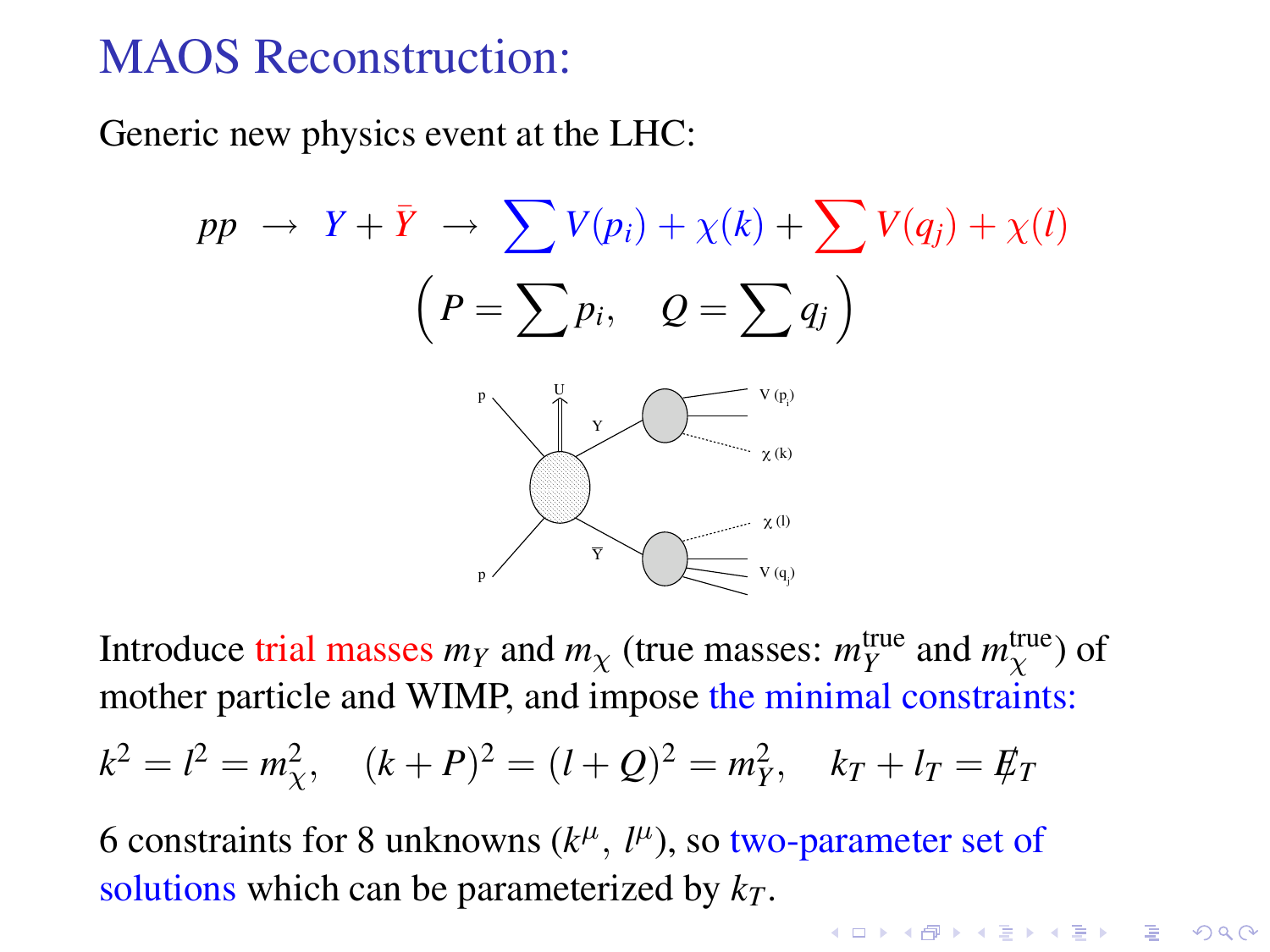Solution of the Minimal Constraints for generic trial  $k_T = \tilde{k}_T$ :

$$
\tilde{l}_T = \not{E}_T - \tilde{k}_T
$$
\n
$$
\tilde{k}_L^{\pm} = \frac{1}{P^2 + P_T^2} \left( AP_L \pm P_0 \sqrt{A^2 - (P^2 + P_T^2)(m_X^2 + \tilde{k}_T^2)} \right)
$$
\n
$$
\tilde{l}_L^{\pm} = \frac{1}{Q^2 + Q_T^2} \left( BQ_L \pm Q_0 \sqrt{B^2 - (Q^2 + Q_T^2)(m_X^2 + \tilde{l}_T^2)} \right)
$$

$$
P^{\mu} = \sum p_i^{\mu} = (P_0, P_T, P_L)
$$
  
\n
$$
Q^{\mu} = \sum q_j^{\mu} = (Q_0, Q_T, Q_L)
$$
  
\n
$$
A = \frac{1}{2}(m_Y^2 - m_X^2 - P^2) + P_T \cdot \tilde{k}_T
$$
  
\n
$$
B = \frac{1}{2}(m_Y^2 - m_X^2 - Q^2) + Q_T \cdot \tilde{l}_T
$$
  
\n
$$
(P^2 = P^{\mu}P - P^2 - P^2 - P^2)
$$

$$
\left(P^2 \equiv P^\mu P_\mu = P_0^2 - P_T^2 - P_L^2\right)
$$

KO KK@ KK 4 B KK 3 4 D K V D K V D K V D A C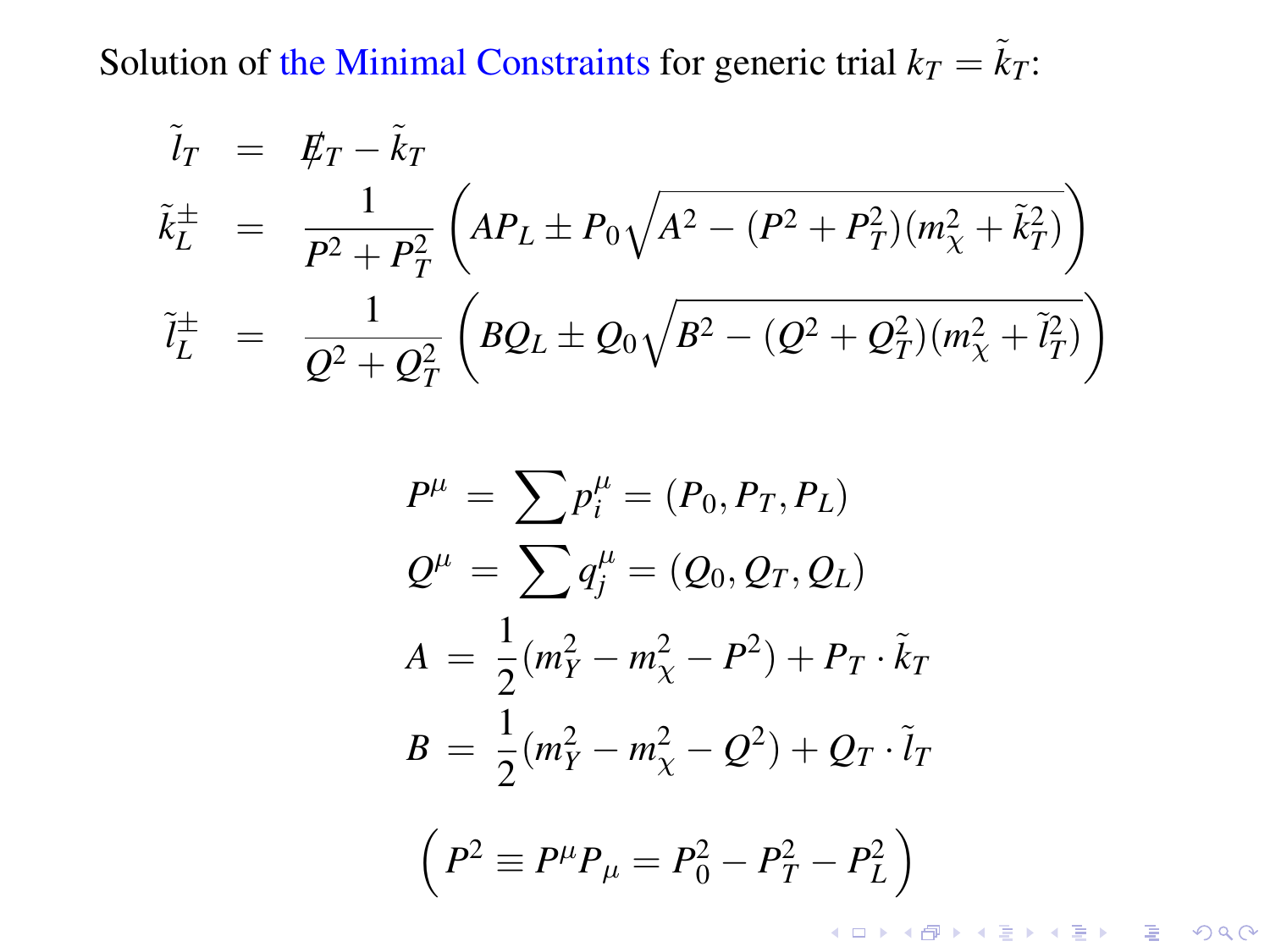Real solution of the Minimal Constraints exists iff

$$
A2 \ge (P2 + PT2)(mX2 + \tilde{k}T2), \quad B2 \ge (Q2 + QT2)(mX2 + \tilde{l}T2)
$$
  

$$
\iff mY \ge mX \left(MT(P, \tilde{k}T, mX), MT(Q, \tilde{l}T, mX)\right)
$$

$$
M_T(P, \tilde{k}_T, m_\chi)
$$
  
=  $\left[ P^2 + m_\chi^2 + 2 \left( \sqrt{P^2 + P_T^2} \sqrt{m_\chi^2 + \tilde{k}_T^2} - P_T \cdot \tilde{k}_T \right) \right]^{1/2}$   
= Transverse mass of  $Y \rightarrow V(P) + \chi(\tilde{k})$ 

Best choice of  $\tilde{k}_T$  giving real  $\tilde{k}_L$ ,  $\tilde{l}_L$  for the largest event set:

$$
\begin{aligned}\n&\max\Big(M_T(P,\tilde{k}_T,m_\chi),M_T(Q,\tilde{l}_T,m_\chi)\Big) \\
&= \min_{k_T+l_T=f_T}\Big[\max\Big(M_T(P,k_T,m_\chi),M_T(Q,l_T,m_\chi)\Big)\Big] \\
&\equiv M_{T2}(P,Q,\not\!E_T;m_\chi)\quad\text{(Lester and Summers)}\n\end{aligned}
$$

KO KK@ KK EXK EXK EX YOUR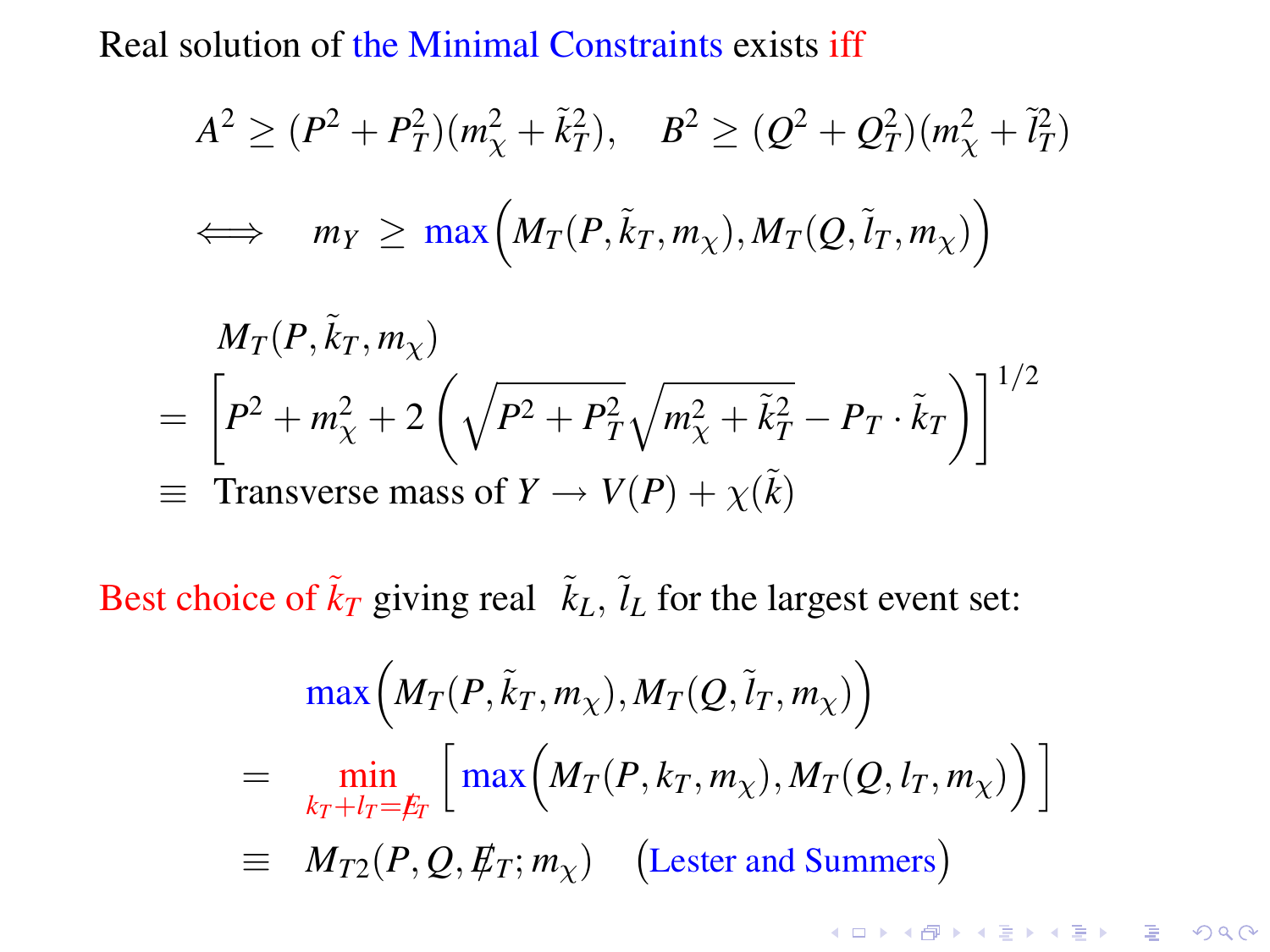## MAOS momentum of missing WIMP:

• Transverse component:

$$
\begin{aligned}\n&\max\Big(M_T(P,\tilde{k}_T,m_\chi),M_T(Q,\tilde{l}_T,m_\chi)\Big) \\
&=\min_{k_T+l_T=f_T}\Big[\max\Big(M_T(P,k_T,m_\chi),M_T(Q,l_T,m_\chi)\Big)\Big] \\
&\equiv M_{T2}(P,Q,\cancel{E}_T;m_\chi)\n\end{aligned}
$$

$$
\Longrightarrow \tilde{k}_T = \tilde{k}_T(P, Q, \rlap{\,/}E_T; m_\chi).
$$

For each event, there exists a unique transverse WIMP momentum  $\tilde{k}_T(P, Q, E_T; m_\nu)$  giving the  $M_{T2}$  solution.

Longitudinal component:

$$
\tilde{k}^2 = m_{\chi}^2, \quad (P + \tilde{k})^2 = m_Y^2 \tag{1}
$$

**K ロ K K (日 K K B K X B K X B K K K K G K C K** 

$$
\implies \tilde{k}_L = \tilde{k}_L^{\pm}(P, Q, \not\!\!E_T; m_\chi, m_Y)
$$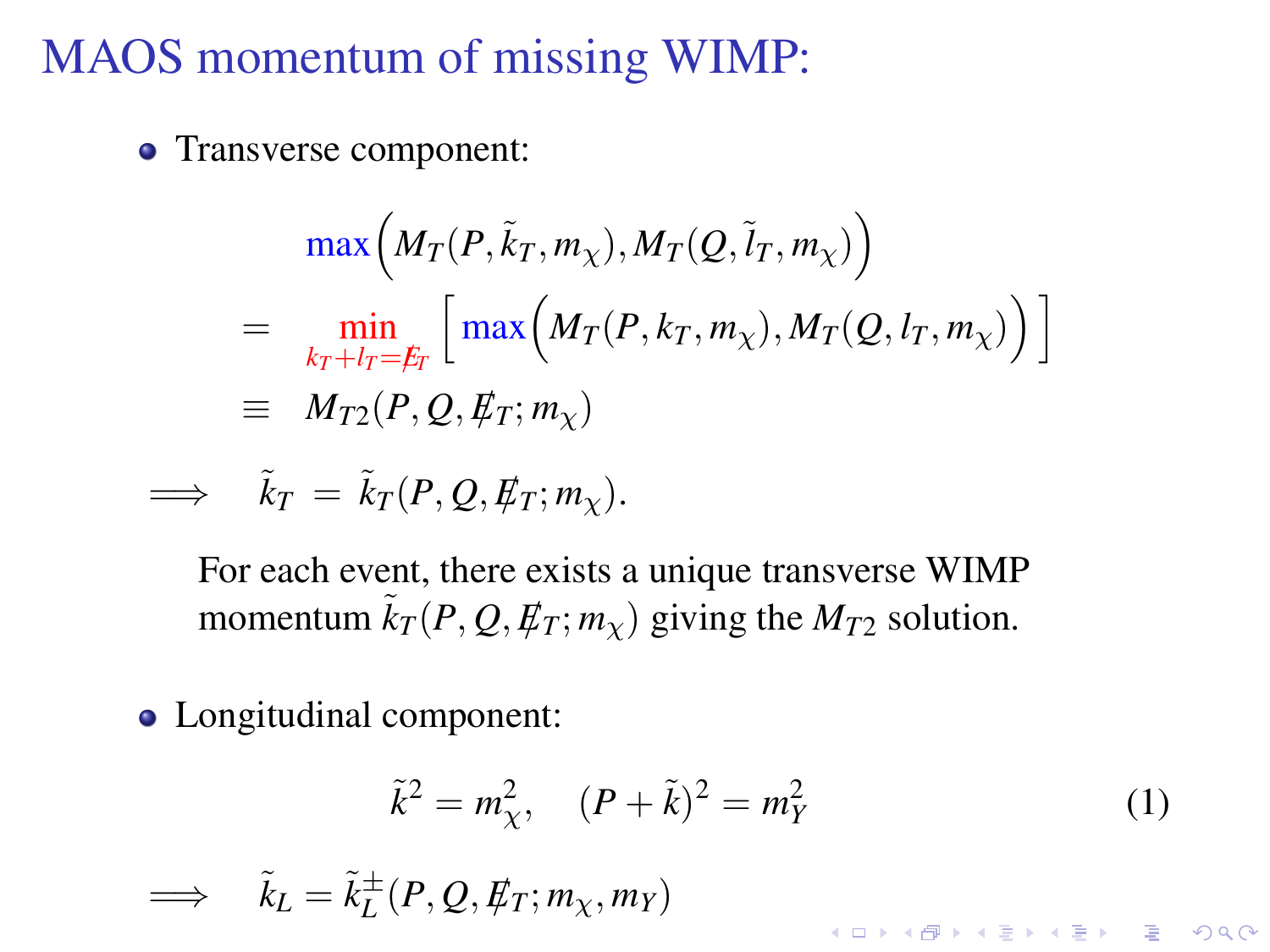Some Features of MAOS momentum:

• Real MAOS momentum exists for all events if

$$
m_Y \ge \max_{\{\text{events}\}} \left[ M_{T2}(P, Q, \not\!\!E_T; m_\chi) \right] \equiv M_{T2}^{\max}(m_\chi)
$$

$$
\left( m_Y^{\text{true}} = \max_{\{\text{events}\}} \left[ M_{T2}(P, Q, \not\!\!E_T; m_\chi^{\text{true}}) \right] \right)
$$

 $\tilde{k} = k^{\text{true}}$  for the  $M_{T2}$  endpoint events with  $M_{T2} = M_{T2}^{\text{max}}$ , when  $m_Y = m_Y^{\text{true}}$  and  $m_\chi = m_\chi^{\text{true}}$ .

Even for generic events and generic trial masses  $(m<sub>Y</sub>, m<sub>Y</sub>)$ , the MAOS momentum is well correlated to the true WIMP momentum.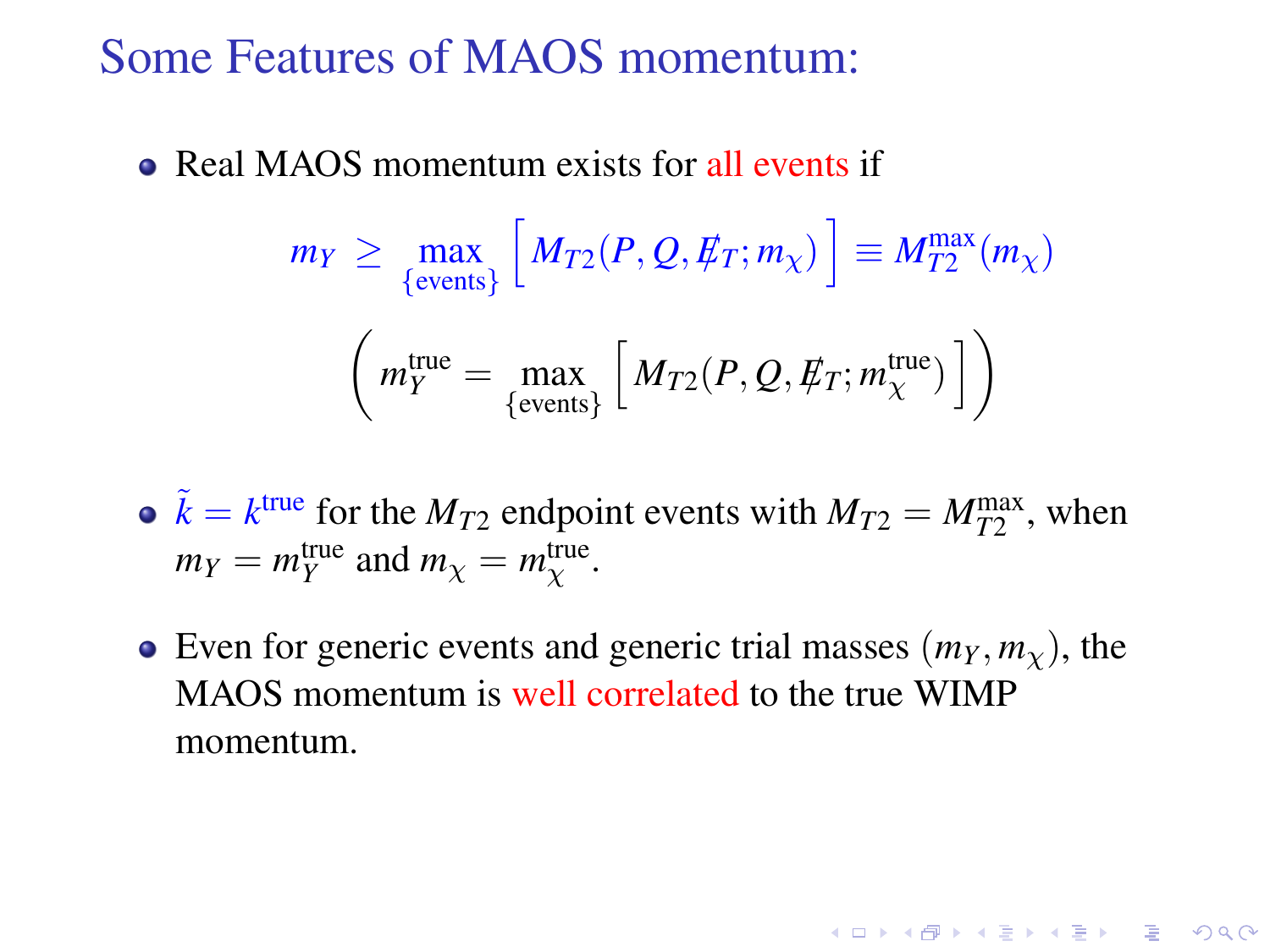• Regardless of  $m<sub>x</sub>$ , transverse MAOS momentum is distributed near the true momentum.

 $\tilde{k}_T - k_T^{\text{true}}$  distribution for  $\tilde{g} \to q\bar{q}\chi$  with  $m_\chi = 0$ , 122, 200 GeV  $($  SPS2:  $m_{\chi}^{\text{true}} = 122 \text{ GeV}, m_{\tilde{g}}^{\text{true}} = 780 \text{ GeV}, m_{\tilde{q}}^{\text{true}} = 1500 \text{ GeV})$ 



K ロ ▶ K @ ▶ K 할 > K 할 > 1 할 > 1 이익어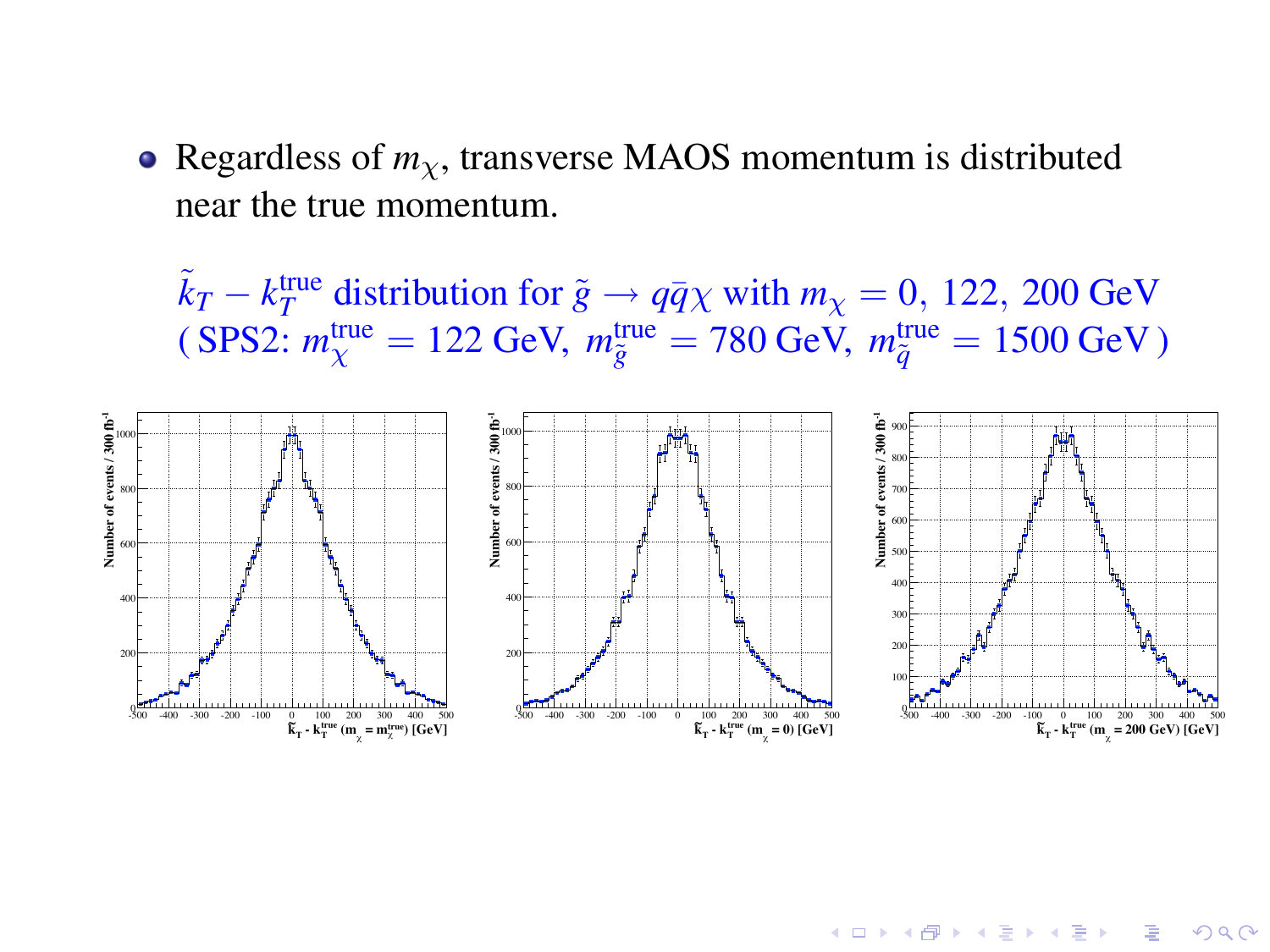Longitudinal MAOS momentum is more chaotic, but still is distributed around the true momentum for a wide range of  $(m_Y, m_\chi)$  (including the case with  $m_Y = M_{T2}^{\text{max}}(m_\chi)$ ), if one includes both  $\tilde{k}_L^+$  and  $\tilde{k}_L^-$  together.

For certain range of  $(m_Y, m_X)$ , the distribution of  $\tilde{k}_L - k_L^{\text{true}}$  is in bad shape, but this does not severely hurt the usefulness of the MAOS momentum.

Distribution of  $\tilde{k}_L - k_L^{\text{true}}$  for (i)  $m_\chi = 0$ ,  $m_Y = M_{T2}^{\text{max}}(0)$ , (ii)  $m_\chi = 200$ ,  $m_Y = M_{T2}^{\text{max}}(m_\chi)$ , (iii)  $m_\chi = 0$ ,  $m_Y = 900$  GeV.



KOD KAP KID KID KID KO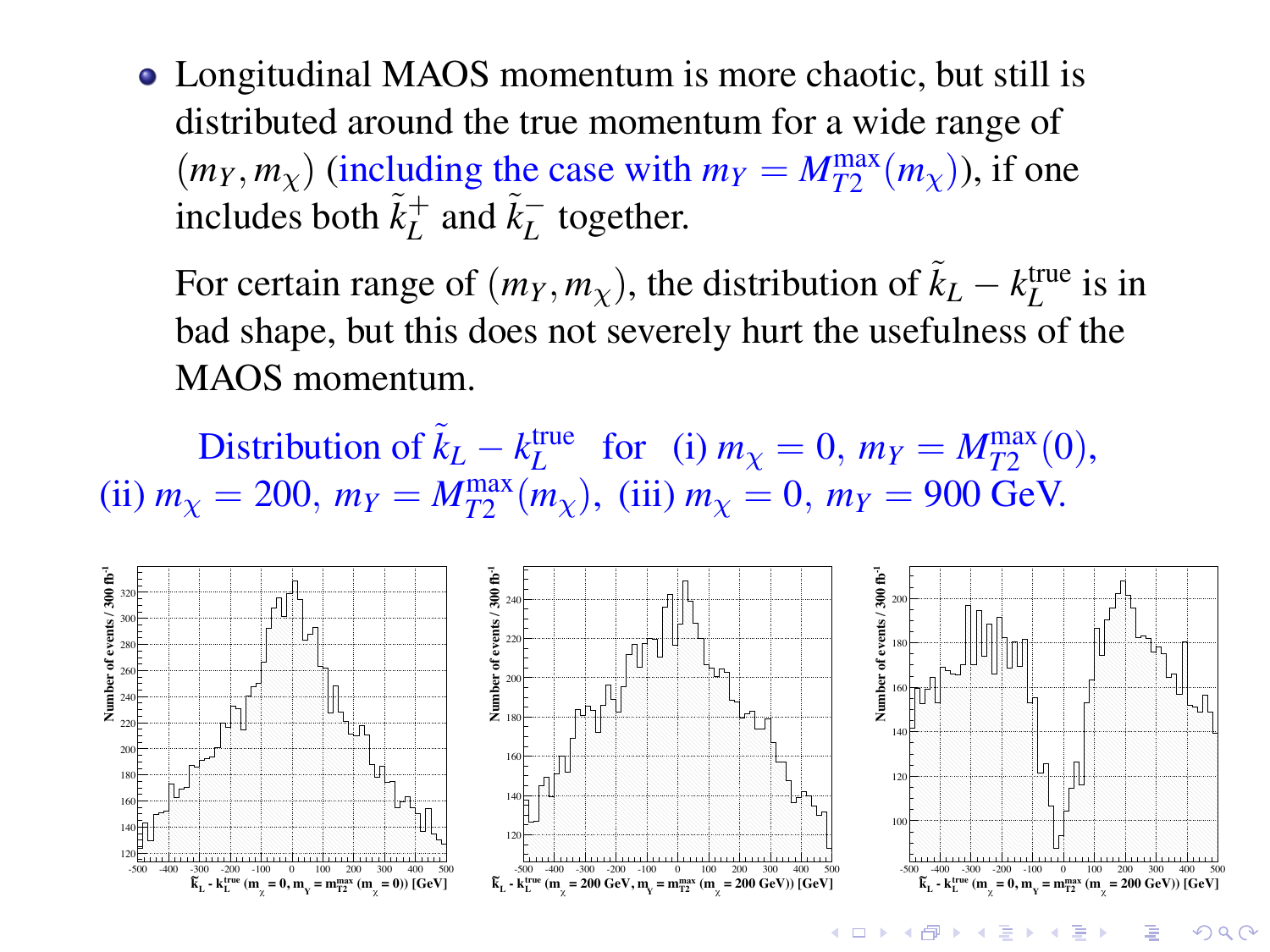MAOS momentum mimics well the angular correlation of the true WIMP momentum.

Example:  $Y + \bar{Y} \rightarrow V(p_1) + V(p_2) + \chi(k) + \sum_{j=1}^{j=n} V(q_j) + \chi(l)$ 

$$
s = (p_1 + p_2)^2, \quad t = (p_1 + k^{\text{true}})^2, \quad \tilde{t}_{\pm} = (p_1 + \tilde{k}^{\pm})^2
$$

$$
\left(\tilde{k}^{\pm} = \tilde{k}^{\pm}(P, Q; m_\chi, m_Y), \ P = \sum p_i, \ Q = \sum q_j, \ \not\!F_T = -(P_T + Q_T)\right)
$$

Phase space distribution over  $(s, t)$  and  $(s, t)$ :

$$
\int_{\Sigma(s,t)} \frac{d\Phi_{PS}^{(3)} d\Phi_{PS}^{(n+1)}}{dsdt} = \text{constant } C \quad \left( d\Phi_{PS}^{(N)} = \delta^4(P_{IF}) \prod_a \frac{d^3 p_a}{E_a} \right)
$$
\n
$$
\int_{\Sigma(s,\bar{t})} \frac{d\Phi_{PS}^{(3)} d\Phi_{PS}^{(n+1)}}{dsd\tilde{t}_{\pm}} = C \frac{t_{\text{max}}(s) - t_{\text{min}}(s)}{\tilde{t}_{\text{max}}(s) - \tilde{t}_{\text{min}}(s)} = \tilde{t}_{\pm} \text{-independent}
$$

 $\Sigma(x, y)$  = hypersurface with fixed *x*, *y* in the final state phase space,  $t_{\text{max,min}}(s) = \mathcal{F}_{1,2}(m_Y^{\text{true}}, m_\chi^{\text{true}}; s), \quad \tilde{t}_{\text{max,min}} = \mathcal{F}_{1,2}(m_Y, m_\chi; s)$ **A O A G A 4 D A D A D A G A G A 4 O A CA**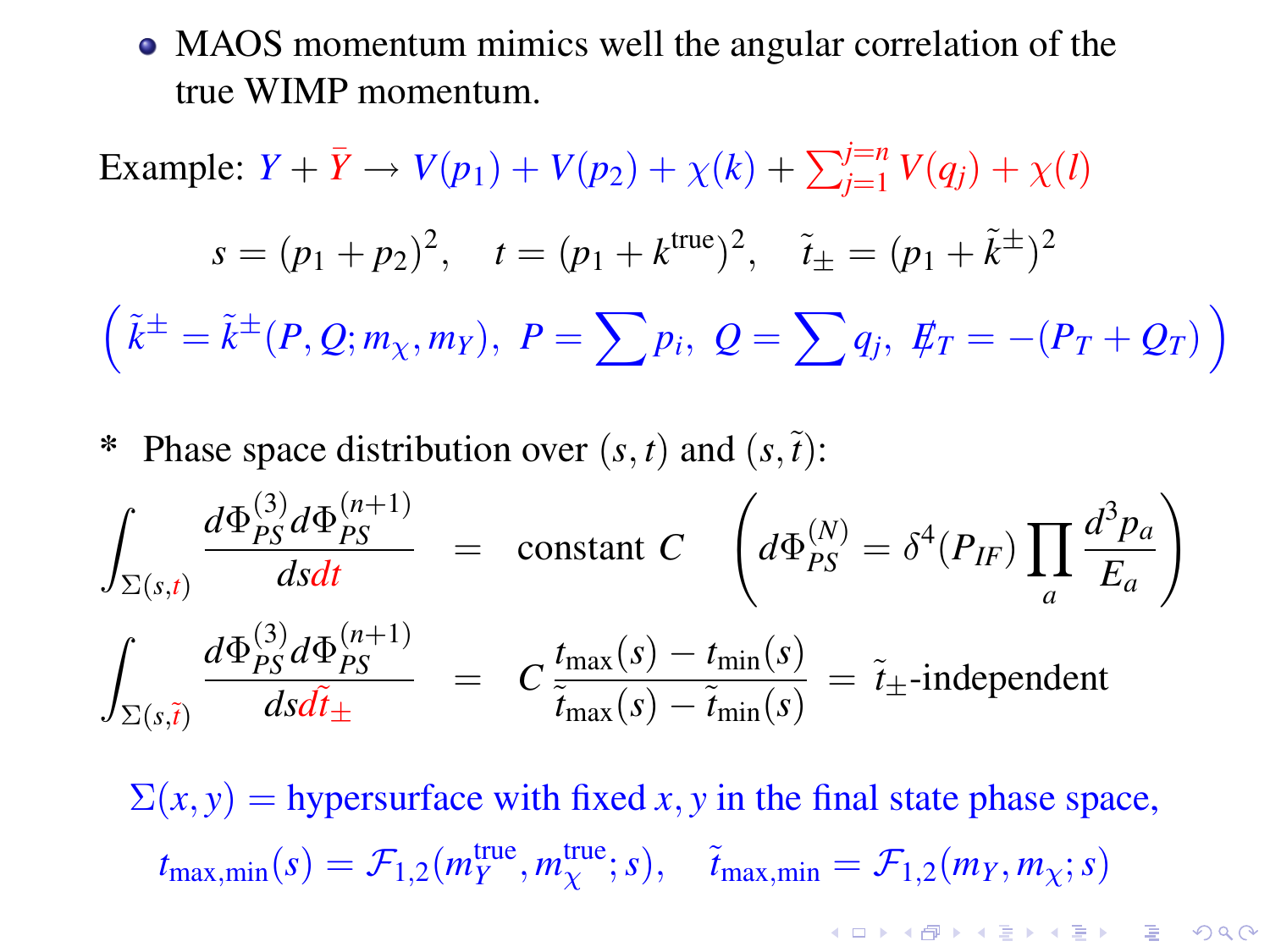Phase space distribution over  $(s, t)$  and  $(s, \tilde{t}_{\pm})$ for  $m_\chi = m_\chi^{\text{true}}$ ,  $m_Y = m_Y^{\text{true}}$ .



**K ロ ▶ K 伊 ▶ K ヨ ▶ K ヨ ▶**  $\Rightarrow$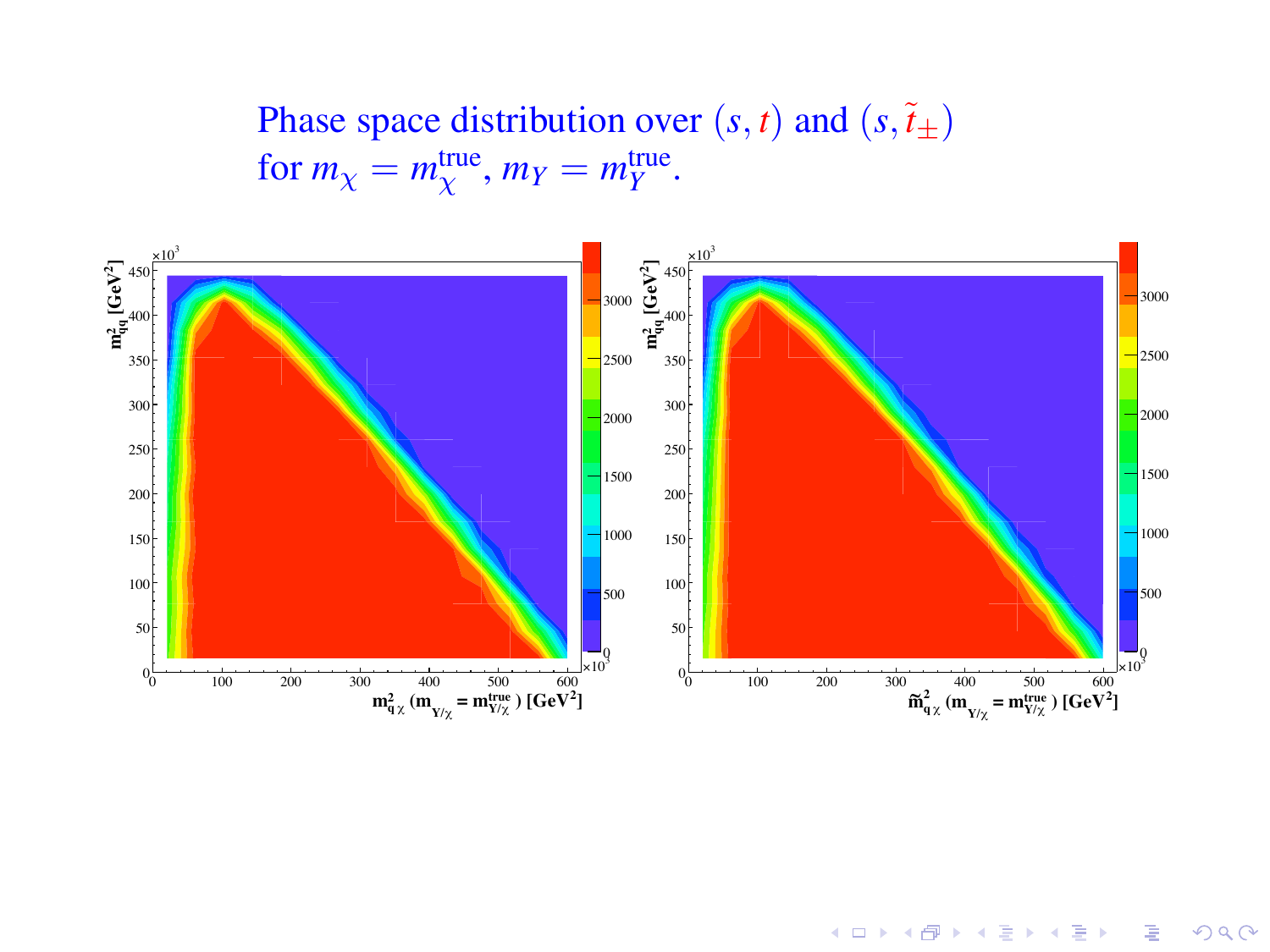Phase space distribution over  $(s, \tilde{t}_{\pm})$  for  $m_{\chi} = 0$ ,  $m_{\chi} = 1280$  GeV.  $\left(m_{\gamma}^{\text{true}} = 122 \text{ GeV}, m_{\gamma}^{\text{true}} = 780 \text{ GeV}\right)$ 



**KORK STRAIN A STRAIN A STRAIN**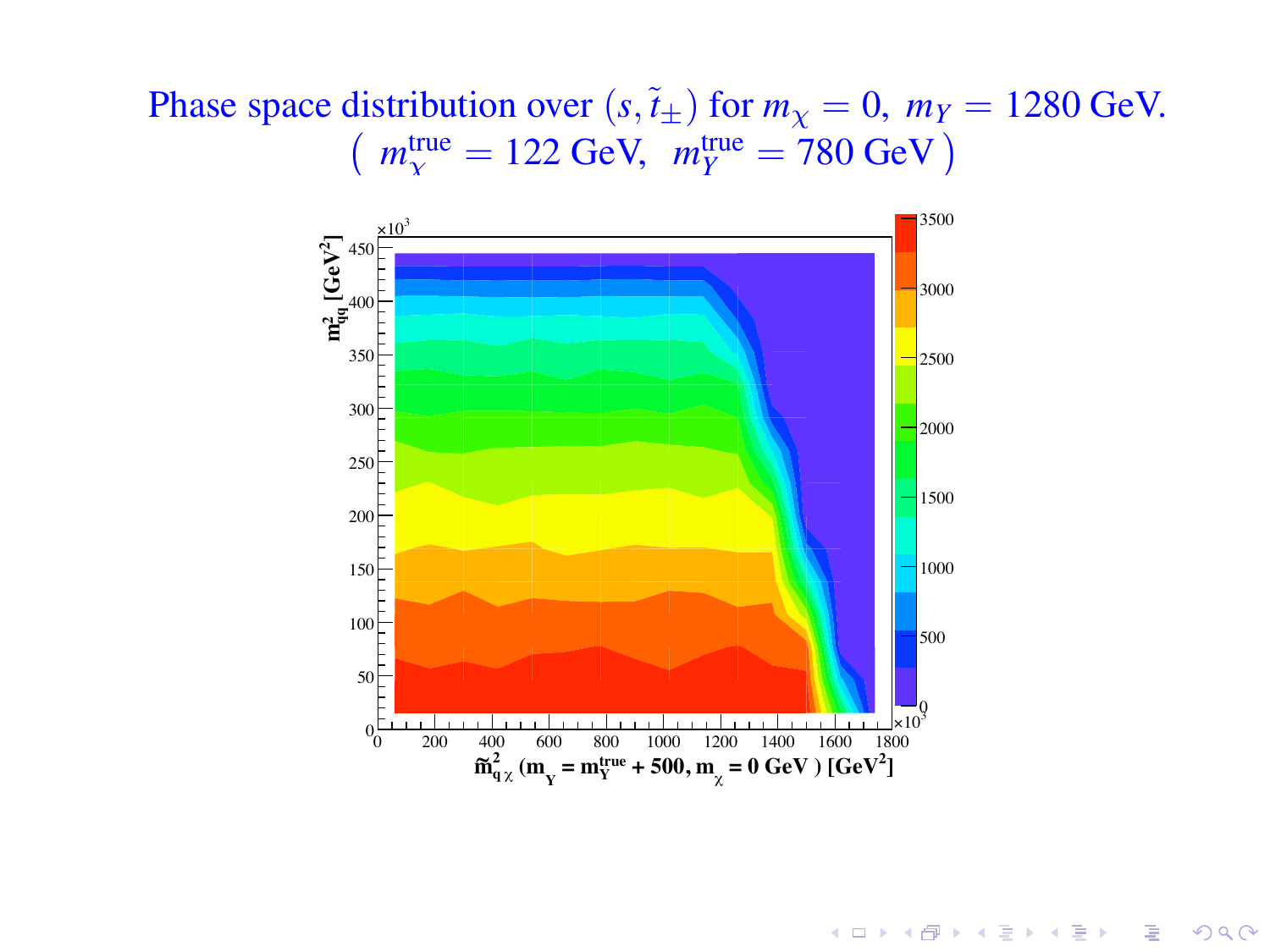$\tilde{t}_{\pm} = (p_1 + \tilde{k}^{\pm})^2$  is a good event variable to mimic  $t = (p_1 + k^{\text{true}})^2$  $=$  the invariant mass encoding the angular correlation between  $p_1$  and  $k^{\text{true}}$ , thereby can provide information on the matrix element  $|\mathcal{M}_{TH}|^2$  through the shape of its distribution:

$$
\frac{dN_{\text{event}}}{dsd\tilde{t}_{\pm}} = \int_{\Sigma} |\mathcal{M}_{\text{TH}}|^2 \frac{d\Phi_{PS}^{(3)} d\Phi_{PS}^{(n+1)}}{dsd\tilde{t}_{\pm}}
$$

$$
\left(\Sigma = \text{hypersurface with fixed } (s, \tilde{t}_{\pm})\right)
$$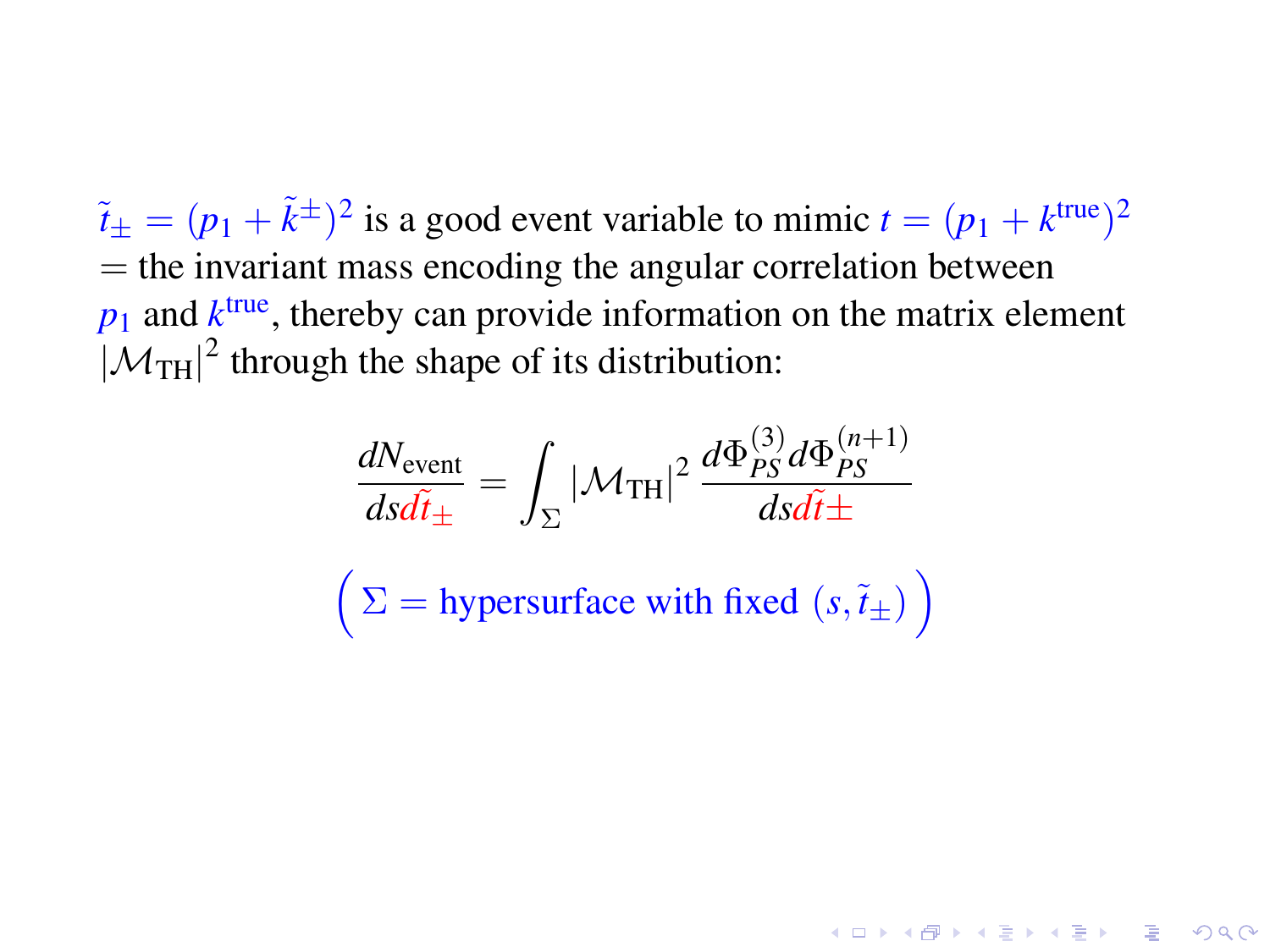# Application to spin measurement:

MAOS reconstruction can provide various template distributions from which one can extract information on new particle properties, particularly the spin and possibly the mass also.

#### Spin measurement at the LHC:

Barr; Datta, Kane, Toharia; Wang, Yavin; Csaki, Heinonen, Perelstein; Burns, Kong, Matchev, Park; Buckley, Murayama, Klemm, Rentala; ...

- Spin dependence of the production cross section
- Angular correlation encoded in the invariant mass distributions

**A O A G A 4 O A C A G A 4 O A 4 O A C A** 

- Pair-production (*s*-channel) angular distribution
- ...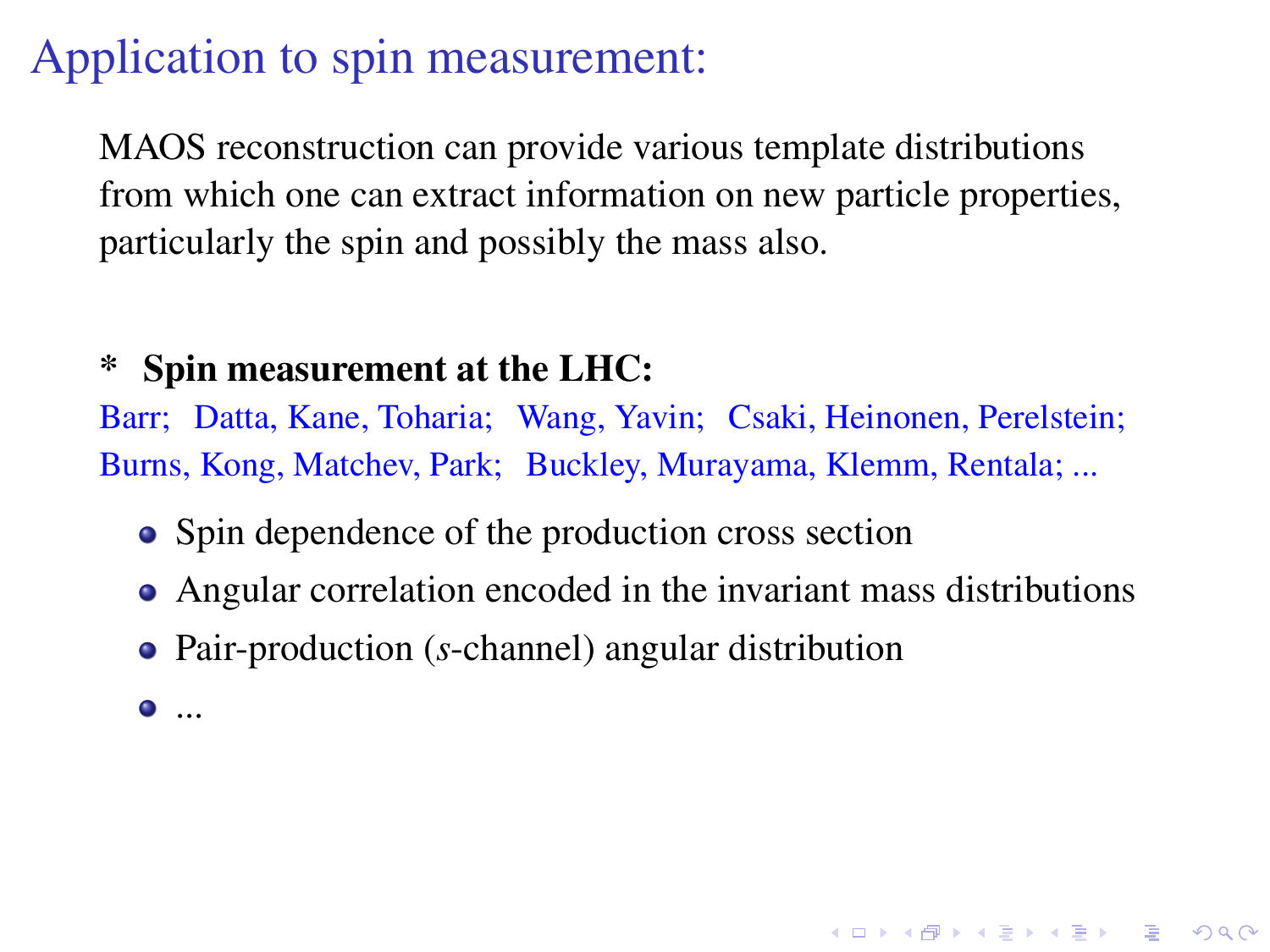#### **• Production cross section:**

Simple counting of the spin degrees of freedom in the production process:  $pp \rightarrow Y + \bar{Y}$ 

Example:

Gluino vs KK-gluon production rate (Datta, Kane, Toharia):



Can work if one has a good information on the mass and gauge charge of the produced new particle.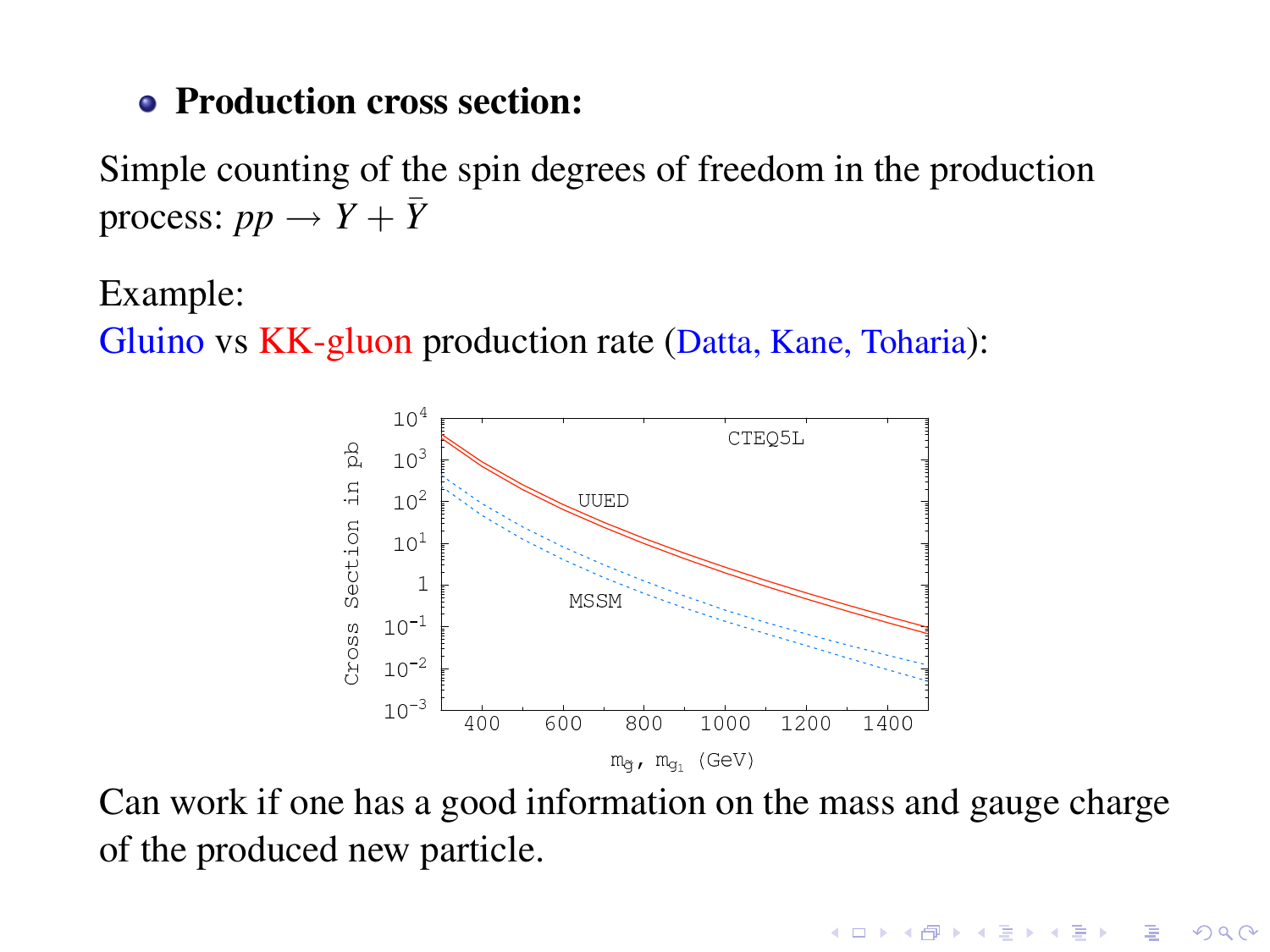#### Angular correlation:

Examine the shape of the invariant mass distribution  $dN_{\text{event}}/ds$  for the (cascade) decay process  $Y \to \sum V(p_i) + \chi(k)$ , where *s* is an appropriate invariant mass combination of visible particles.

Example:

3-body decay of gluino or KK-gluon for SUSY at SPS2a point and its UED equivalent (Csaki, Heinonen, Perelstein):

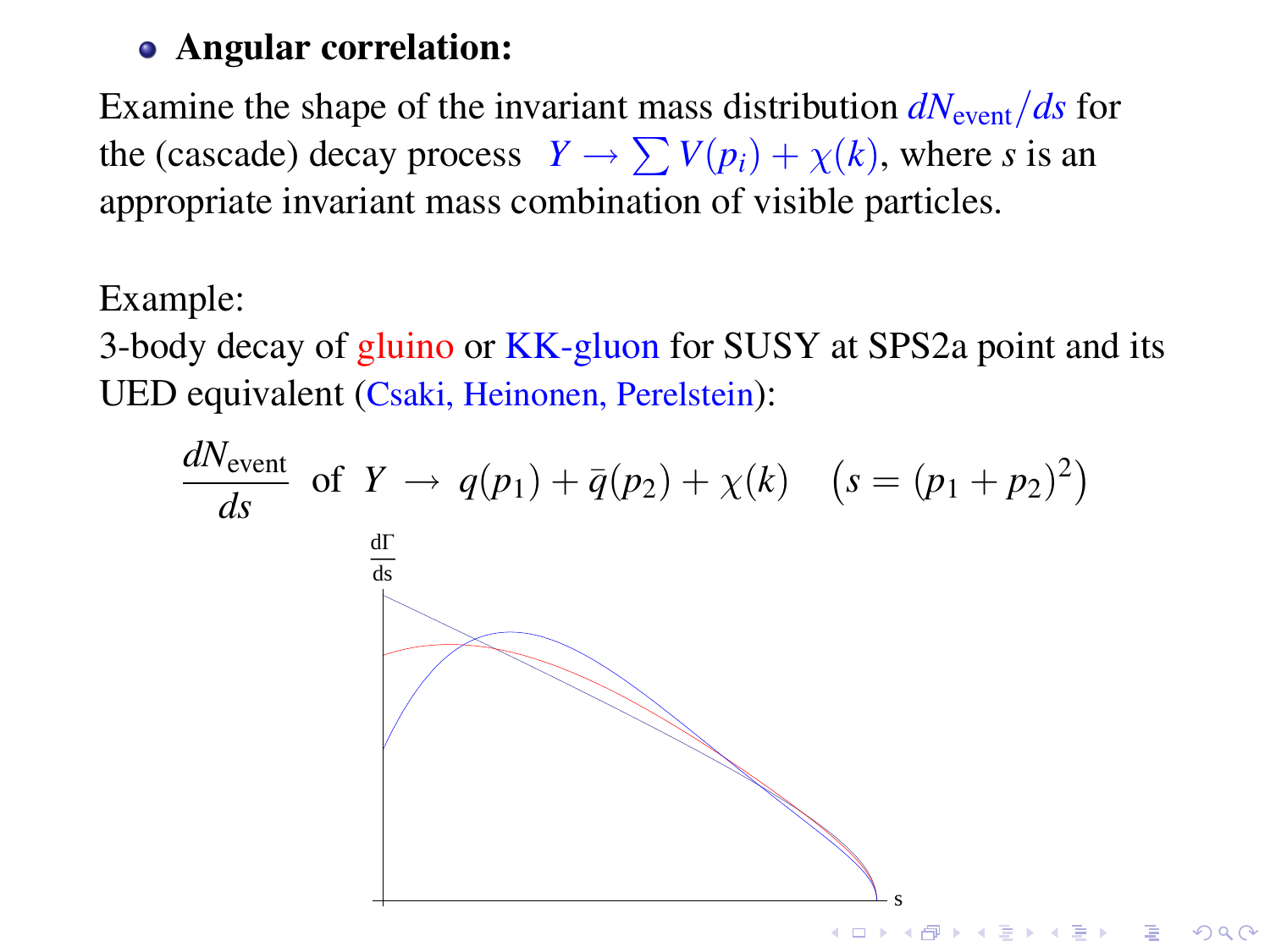#### • Production angular distribution:

Example:

Drell-Yan pair production of slepton or KK-lepton for SUSY at SPS1a point and its UED equivalent (Barr):

$$
\frac{dN_{\text{event}}}{d\cos\theta_{\ell\bar{\ell}}}
$$
 of  $q\bar{q} \to Z^0/\gamma \to Y\bar{Y} \to \ell\chi\bar{\ell}\chi$   
(  $\cos\theta_{\ell\bar{\ell}} = \hat{p}_{\ell} \cdot \hat{p}_{\text{beam}}$  in the frame with  $\eta_{\ell} = -\eta_{\bar{\ell}}$ )

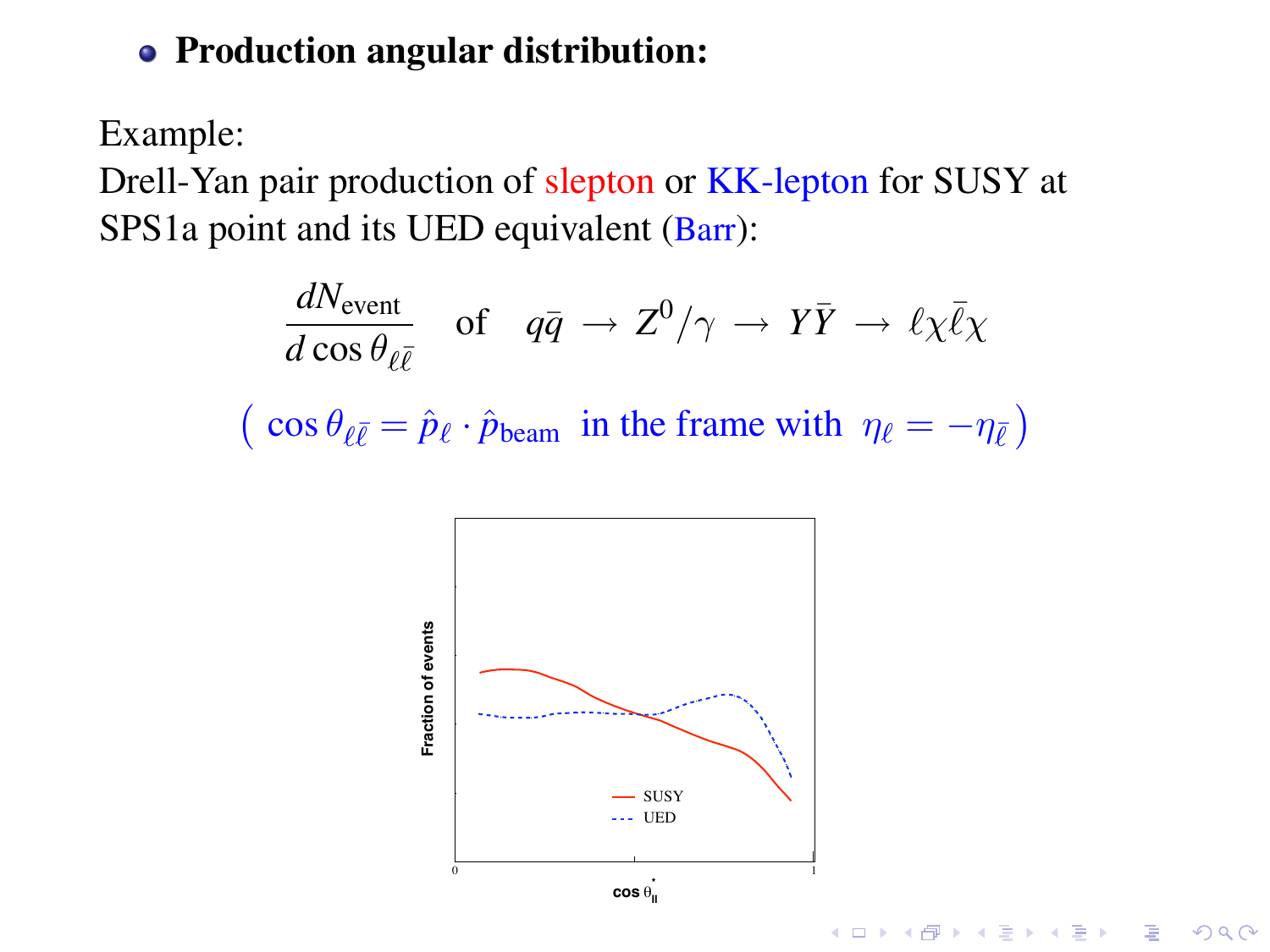MAOS reconstruction is not relevant for the production rate, however can greatly enhance the discriminating power of the angular correlation and the production angular distribution.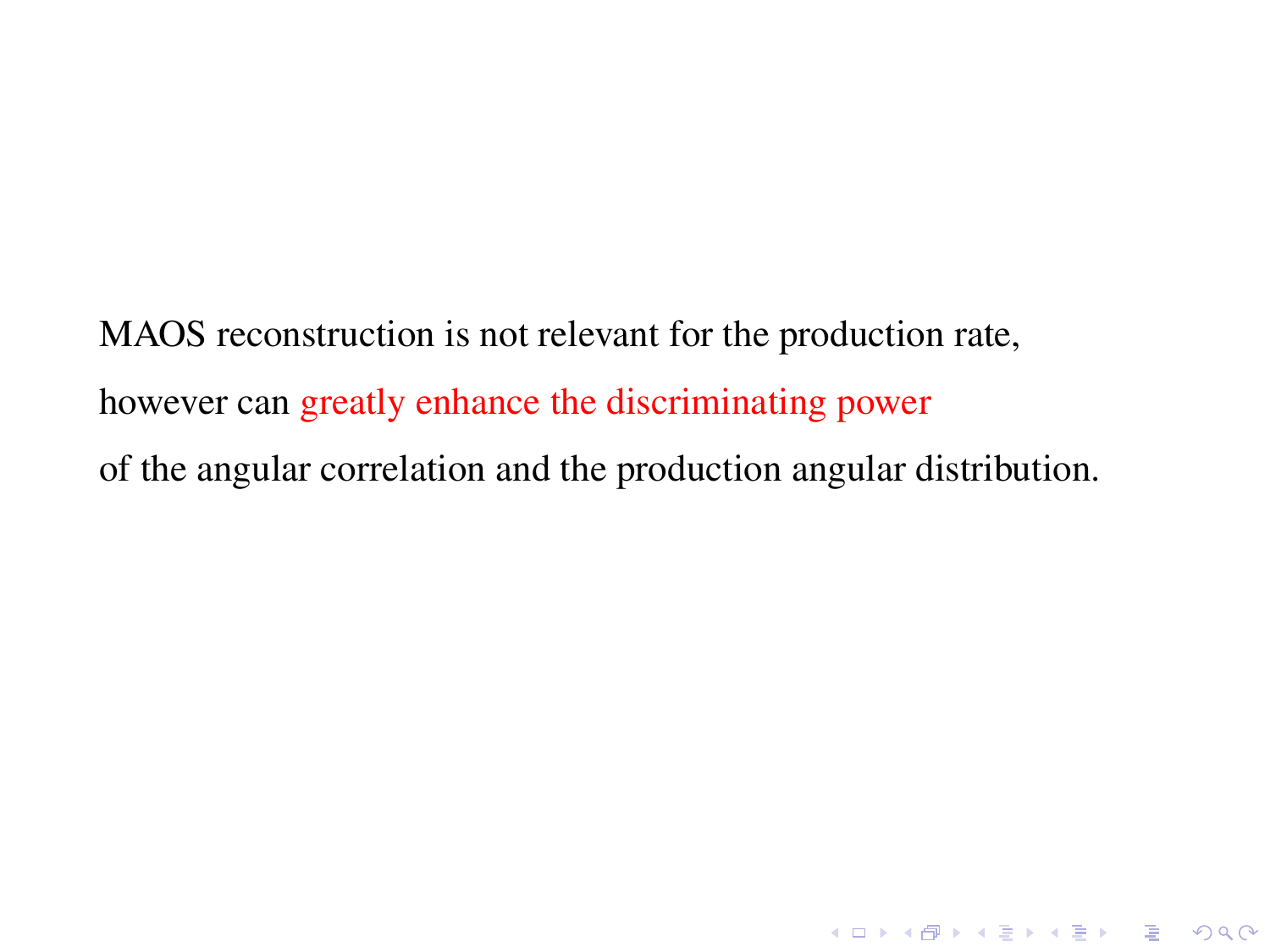

K ロ ▶ K @ ▶ K 할 > K 할 > 1 할 > 1 이익어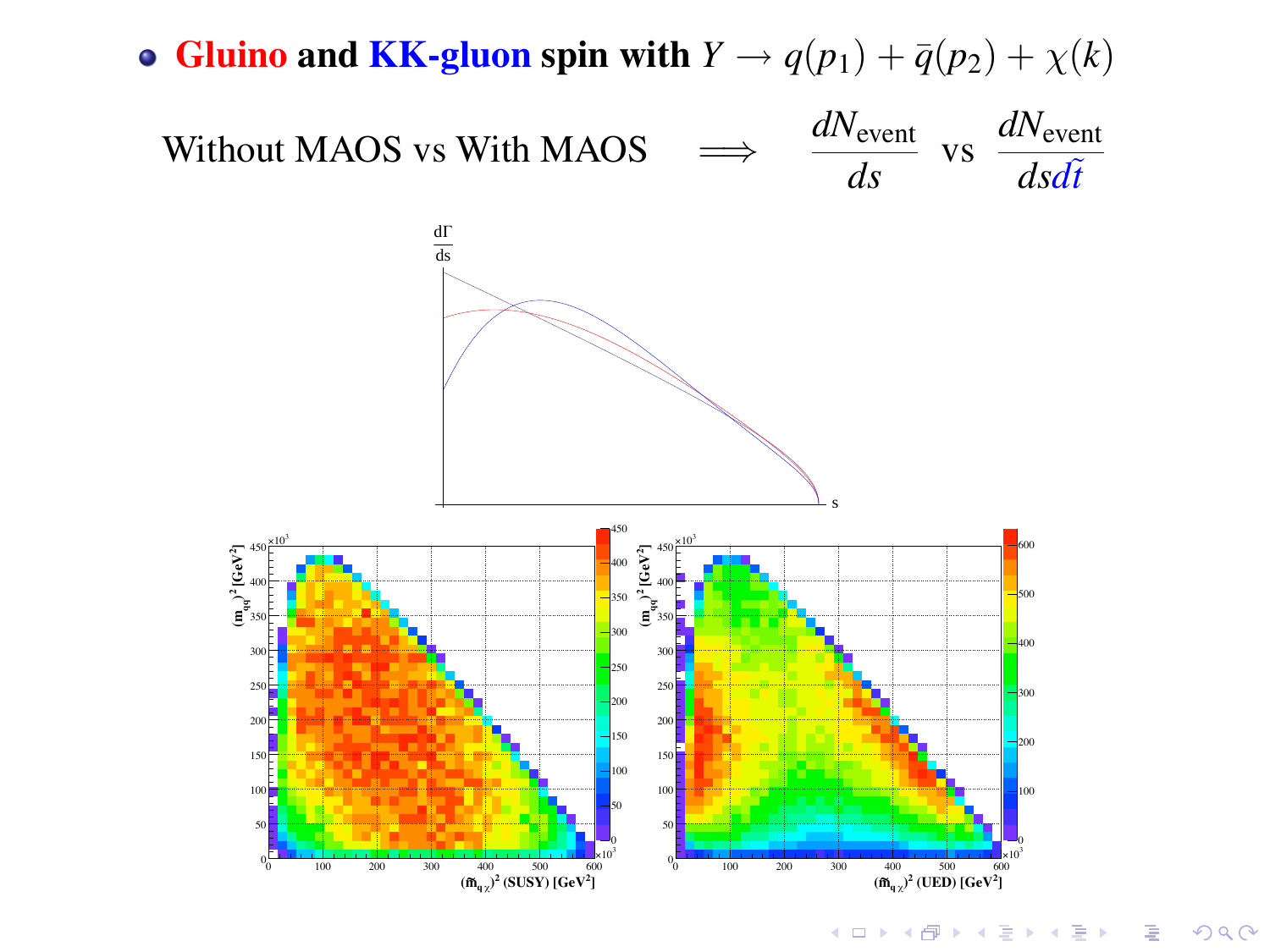

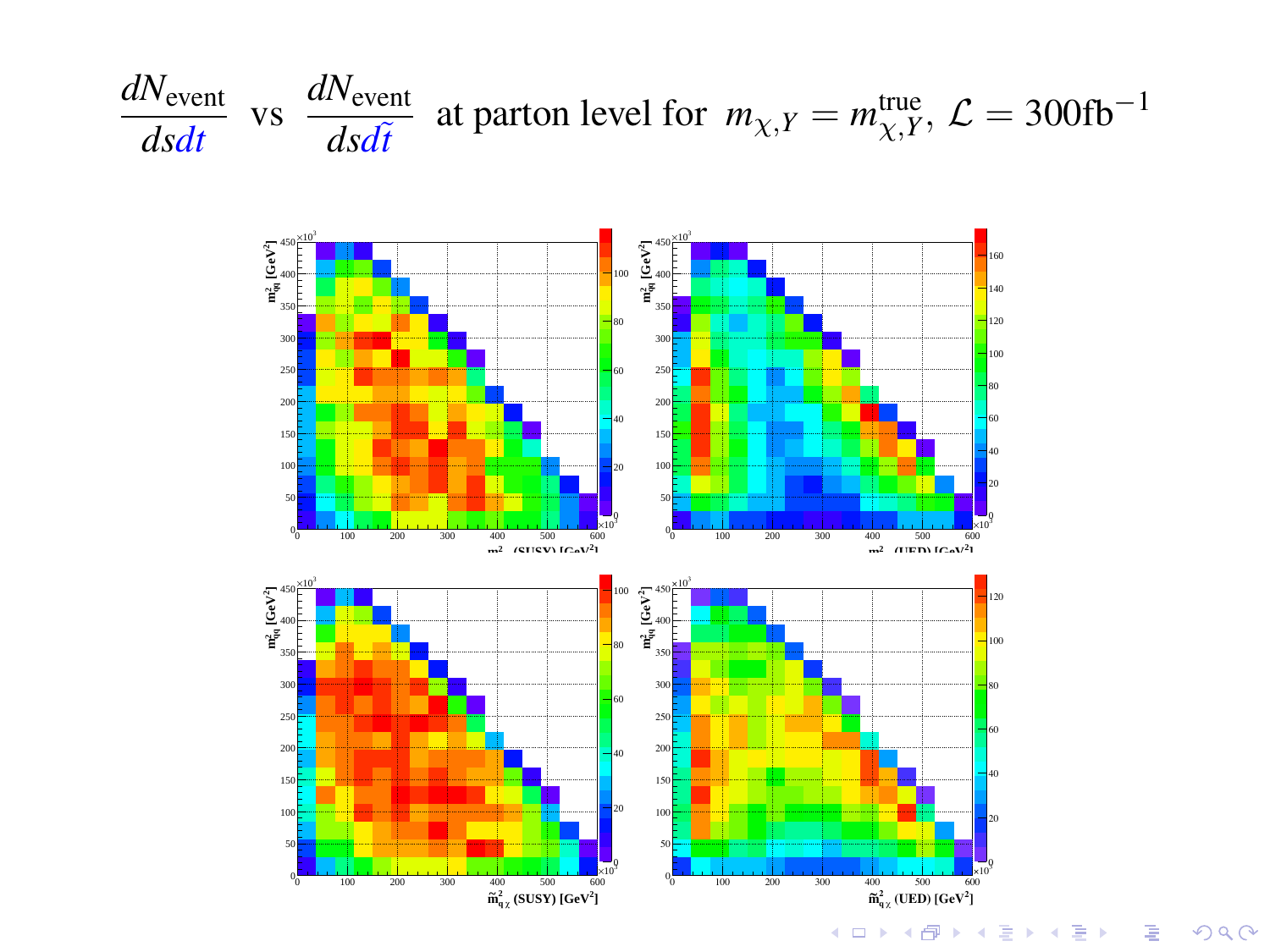*dN*event *dsd*˜*t* with appropriate event cut while including combinatoric errors (hemi-sphere method) and the detector smearing effects for  $m_{\chi,Y} = m_{\chi,Y}^{\text{true}}$  and  $\mathcal{L} = 300 \text{fb}^{-1}$ 



K ロ ▶ K @ ▶ K 할 ▶ K 할 ▶ . 할 | K 9 Q @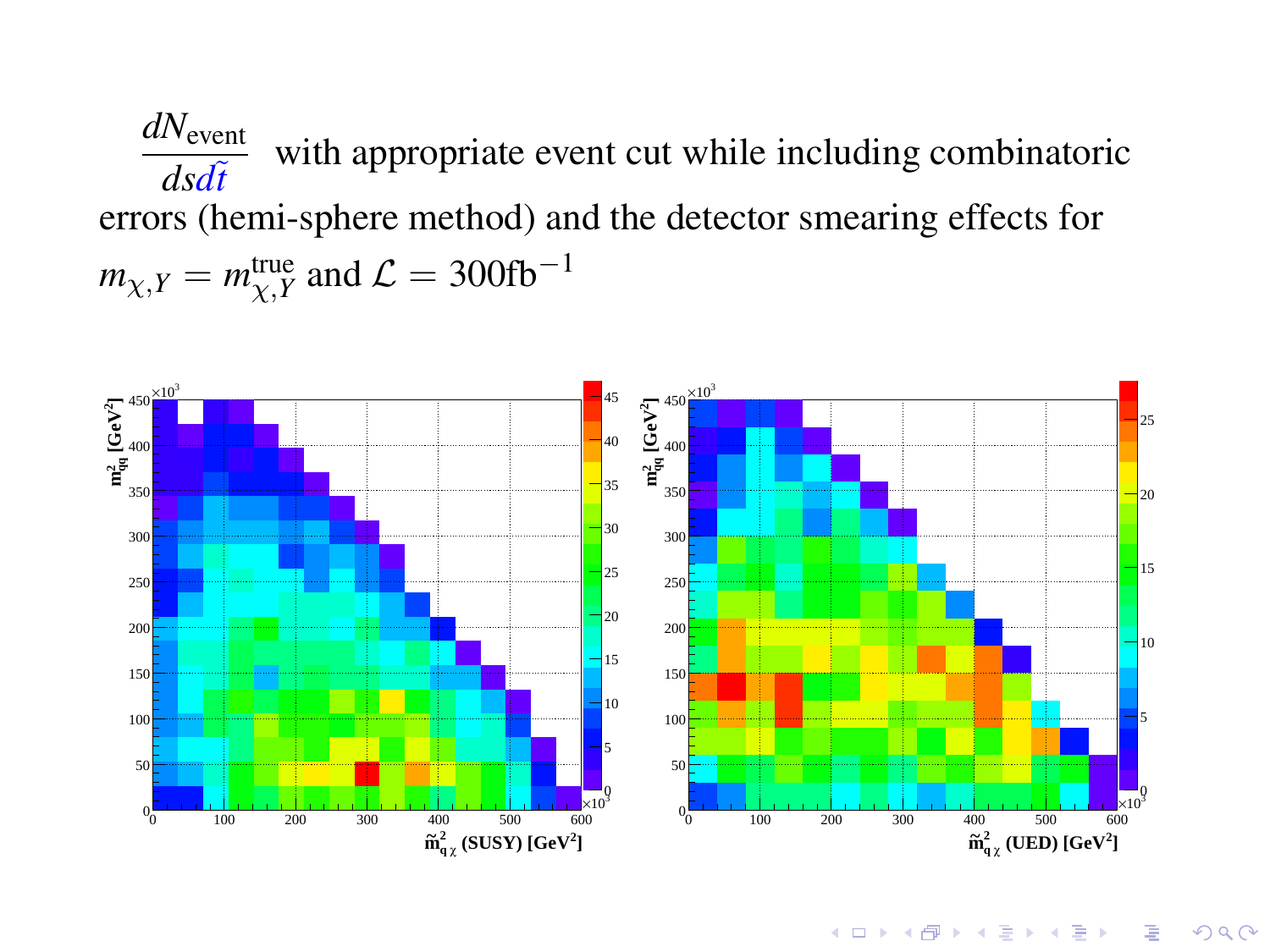*dN*event *dsd*˜*t* with appropriate event cut while including combinatoric errors (hemi-sphere method) and the detector smearing effects for  $m_{\chi, Y} = m_{\chi, Y}^{\text{true}} - 80 \text{ GeV}$  and  $\mathcal{L} = 300 \text{fb}^{-1}$ 



**KORKARYKERKE POLO**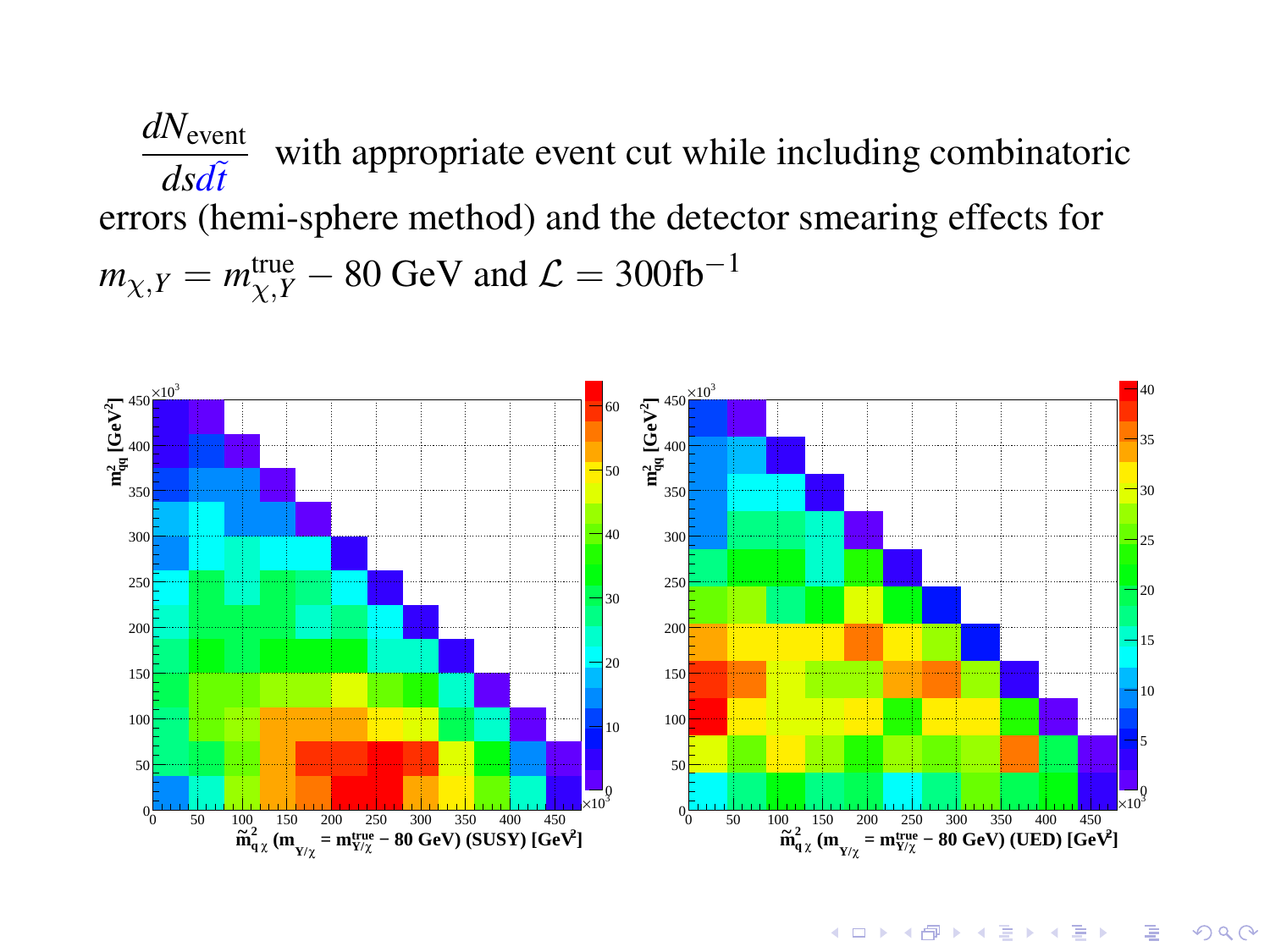*dN*event *dsd*˜*t* with appropriate event cut while including combinatoric errors (hemi-sphere method) and the detector smearing effects for  $m_{\chi, Y} = m_{\chi, Y}^{\text{true}} + 80 \text{ GeV}$  and  $\mathcal{L} = 300 \text{fb}^{-1}$ 



**KORKARYKERKE POLO**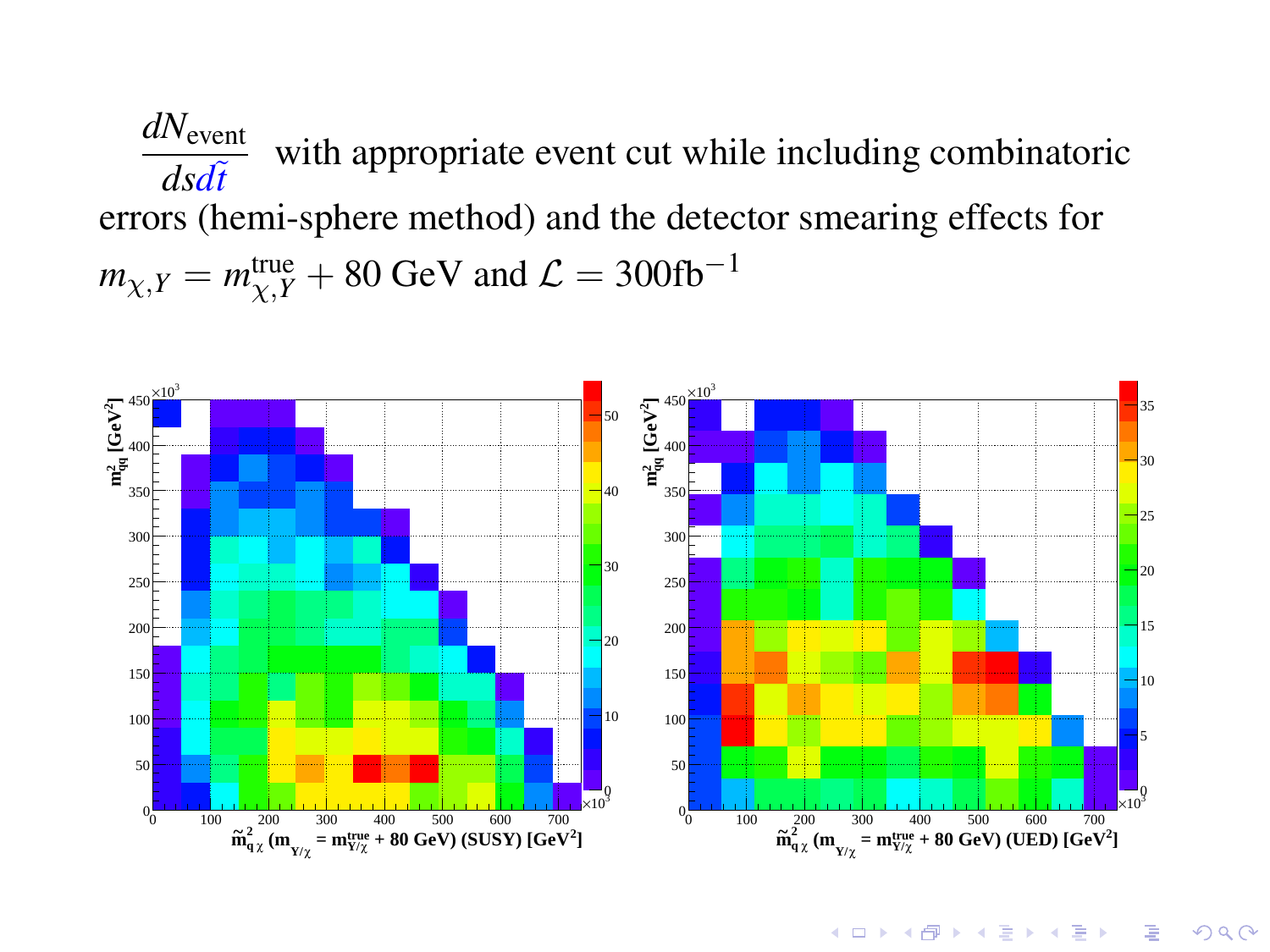• Slepton and KK-lepton spin with

$$
q\bar{q} \rightarrow Z^0/\gamma \rightarrow Y\bar{Y} \rightarrow \ell \chi \bar{\ell} \chi
$$

Without MAOS vs With MAOS *dN*event  $\frac{dN_{\text{event}}}{d\cos\theta_{\ell\bar{\ell}}}$  vs  $\frac{dN_{\text{event}}}{d\cos\theta}$  $d\cos\theta^*$ 

 $\cos \theta_{\ell \bar{\ell}} = \hat{p}_{\ell} \cdot \hat{p}_{\text{beam}}$  in the frame with  $\eta_{\ell} = -\eta_{\bar{\ell}}$  $\cos \theta_{\pm\pm}^* = \hat{p}_{\tilde{\ell}} \cdot \hat{p}_{\text{beam}}$  in the CM frame of  $q\bar{q}$  for  $\tilde{k}^{\pm}$ ,  $\tilde{\ell}^{\pm}$ 



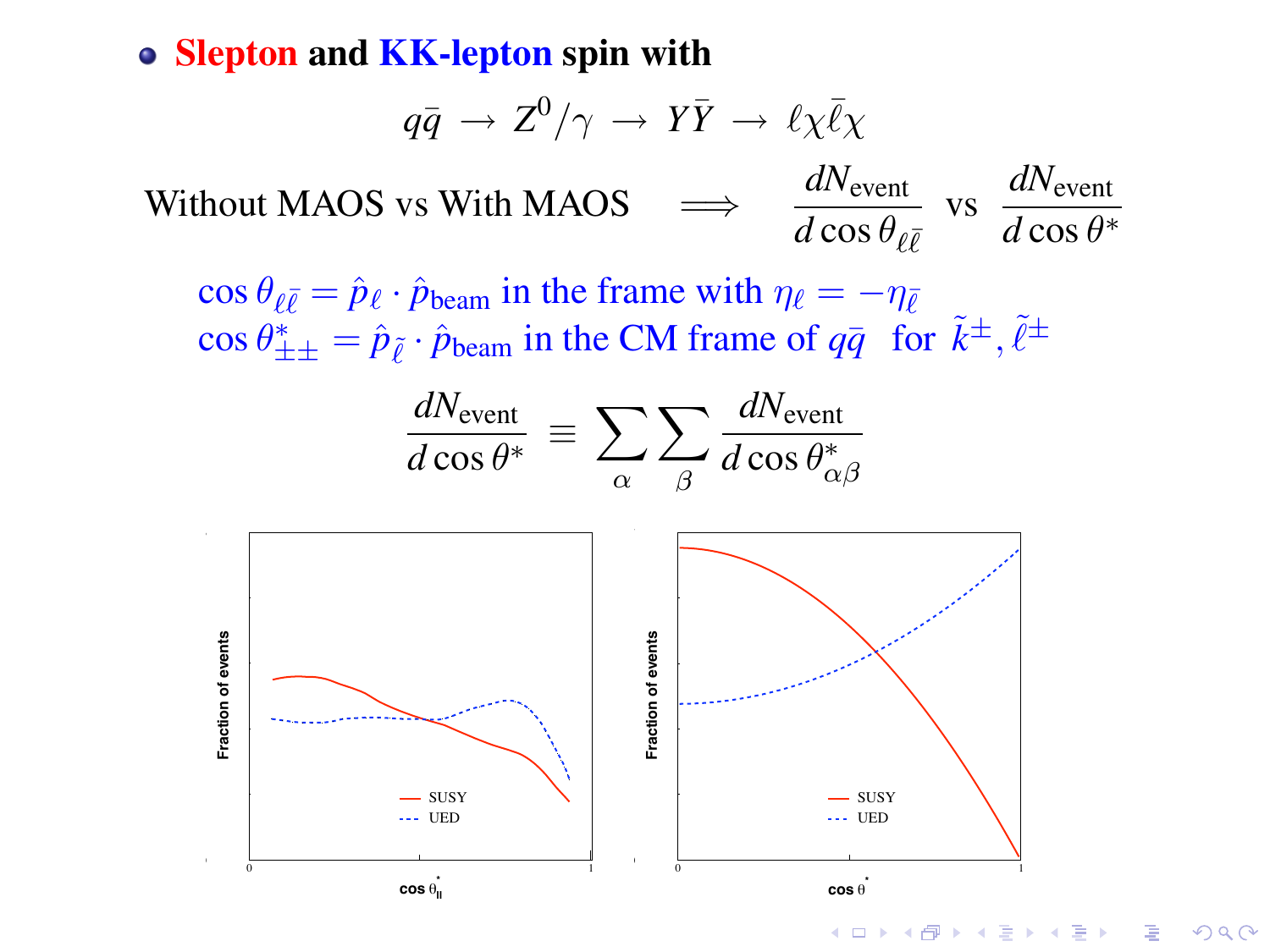$$
\frac{dN_{\text{event}}}{d\cos\theta_{\ell\bar{\ell}}} \text{(Barr)} \ \ \text{vs} \ \ \frac{dN_{\text{event}}}{d\cos\theta^*} \text{(Cho, KC, Kim, Park)}
$$

with appropriate event cut (involving the use of  $M_{T2}$ ) while including the detector smearing effect:  $m_{\chi,Y} = m_{\chi,Y}^{\text{true}}$  for SUSY SPS1a and its UED equivalent



**K ロ ▶ K 伊 ▶ K ヨ ▶ K ヨ ▶** ÷,  $2990$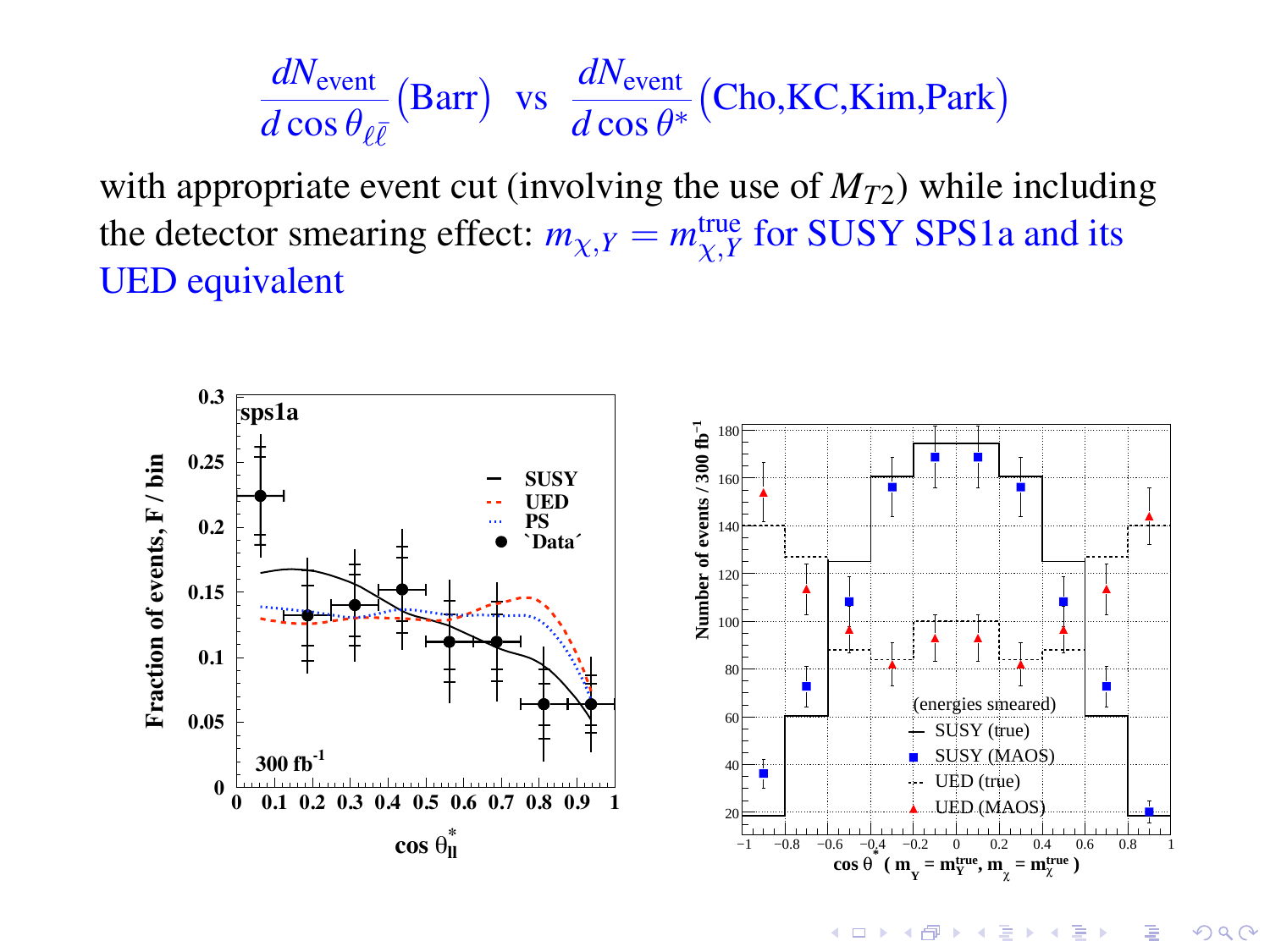### *dN*event  $d\cos\theta^*$

with appropriate event cut (involving the use of  $M_{T2}$ ) while including the detector smearing effect:  $m_{\chi, Y} = m_{\chi, Y}^{\text{true}} + 20 \text{ GeV}$  and  $m_{\chi,Y} = m_{\chi,Y}^{\text{true}} - 20$  for SUSY SPS1a and its UED equivalent



**KORKARYKERKER POLO**